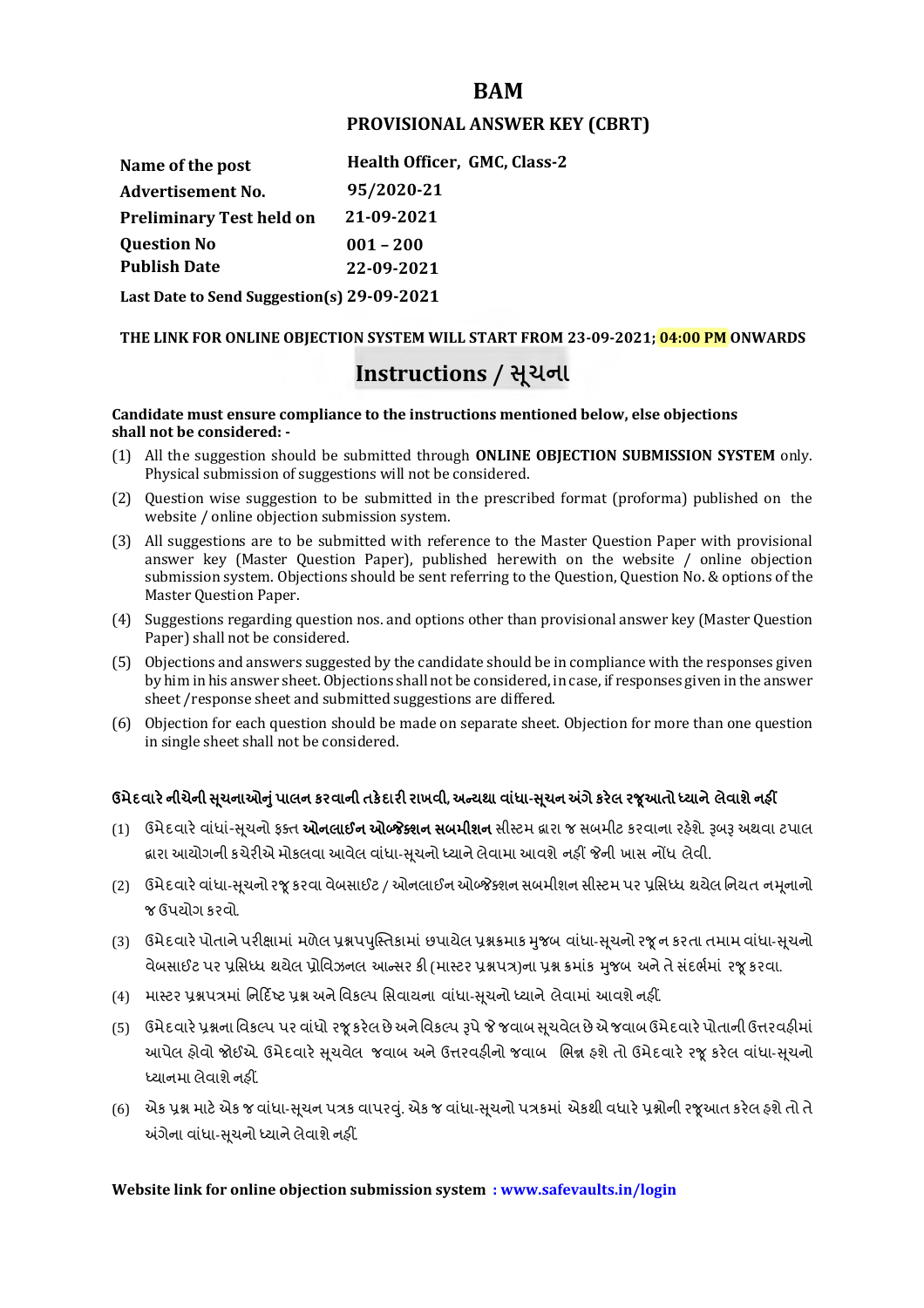| 001. | Winging of scapula is due to paralysis of ?                  |                                     |
|------|--------------------------------------------------------------|-------------------------------------|
|      | (A) Pectoralis Minor                                         | (B) Pectoralis Major                |
|      | (C) Latissimus Dorsi                                         | <b>(D)</b> Serratus Anterior        |
| 002. | <b>Axillary nerve arises from?</b>                           |                                     |
|      | (A) Posterior cord                                           | (B) Medial cord                     |
|      | (C) Lateral cord                                             | (D) Both Medial and posterior cords |
| 003. | Carina in adult is at the level of ?                         |                                     |
|      | $(A)$ T <sub>2</sub>                                         | (B) T3                              |
|      | $(C)$ T4                                                     | $(D)$ T <sub>6</sub>                |
| 004. | Posterior interventricular artery is branch of?              |                                     |
|      | (A) Circumflex                                               | (B) Left coronary                   |
|      | (C) Right coronary                                           | (D) None of the above               |
| 005. | The IVC opening in the diaphragm is at the level of?         |                                     |
|      | $(A)$ T8                                                     | (B) T10                             |
|      | $(C)$ T <sub>12</sub>                                        | (D) L1                              |
| 006. | Which of the following is not a boundary of Koch's triangle? |                                     |
|      | (A) Tendon of todaro                                         | (B) Limbus fossa ovalis             |
|      | (C) Coronary Sinus                                           | (D) Tricuspid valve ring            |
| 007. | Foot drop is due to injury to which nerve?                   |                                     |
|      | (A) Deep peroneal nerve                                      | (B) Superficial peroneal nerve      |
|      | (C) Tibial nerve                                             | (D) Axillary nerve                  |
| 008. | Housemaid's knee is due to inflammation of which bursa?      |                                     |
|      | (A) Suprapatellar                                            | (B) Semimembranous                  |
|      | (C) Prepatellar                                              | (D) Lateral patellar                |
| 009. | Femoral vein lies ________ to femoral artery?                |                                     |
|      | (A) Anterior                                                 | (B) Posterior                       |
|      | (C) Lateral                                                  | (D) Medial                          |
| 010. | Inversion and eversion occurs at which joint?                |                                     |
|      | $(A)$ Subtalar                                               | (B) Midtarsal                       |
|      | (C) Calcaneocuboid                                           | (D) Calcaneonavicular               |
| 011. | True about gluteus maximus is all except?                    |                                     |
|      | (A) Supplied by superior gluteal nerve                       | (B) Arises from coccyx, ischium     |
|      | (C) Insertion into iliotibial tract                          | (D) Strong extensor                 |
| 012. | Right testicular vein drains into?                           |                                     |
|      | (A) IVC                                                      | (B) Renal vein                      |
|      | (C) Portal vein                                              | (D) Splenic vein                    |
| 013. | Superior oblique muscle is supplied by which cranial nerve?  |                                     |
|      | (A) Occulomotor                                              | (B) Trochlear                       |
|      | (C) Trigeminal                                               | (D) Abducent                        |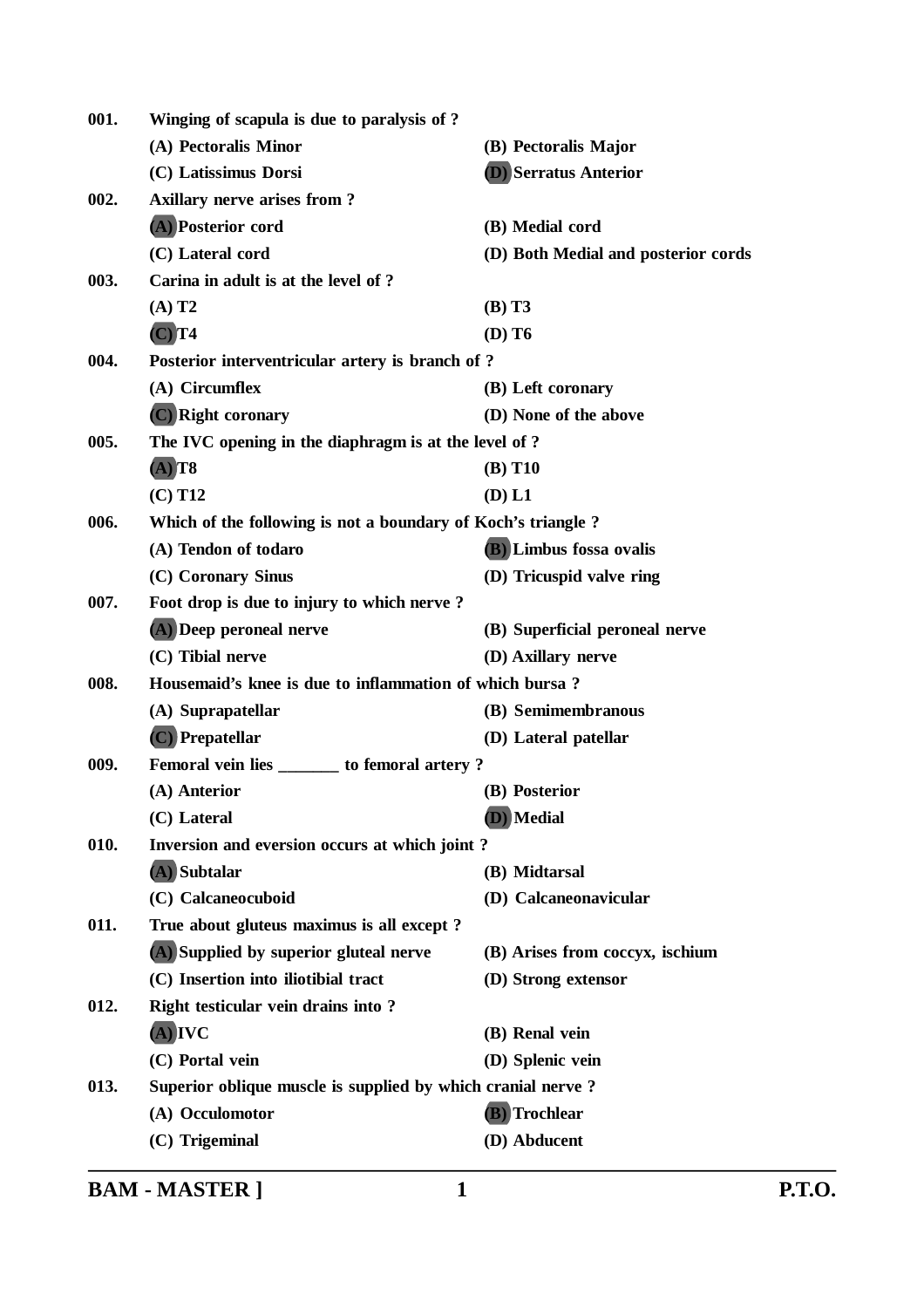| 014. | Parathyroid glands develop from which branchial pouches?                                  |                                                                                                 |
|------|-------------------------------------------------------------------------------------------|-------------------------------------------------------------------------------------------------|
|      | $(A)$ 1 <sup>st</sup> & 2 <sup>nd</sup>                                                   | $(B)$ 2 <sup>nd</sup> & 3 <sup>rd</sup>                                                         |
|      | $(C)$ 3rd & 4th                                                                           | (D) $5th$ & $6th$                                                                               |
| 015. | Alpha helix and beta pleated sheet are example of?                                        |                                                                                                 |
|      | (A) Primary structure                                                                     | <b>(B)</b> Secondary structure                                                                  |
|      | (C) Tertiary structure                                                                    | (D) Quaternary structure                                                                        |
| 016. | Hemoglobin electrophoresis is based on ?                                                  |                                                                                                 |
|      | (A) Molecular weight                                                                      | (B) Charge                                                                                      |
|      | (C) Solubility                                                                            | (D) Calorimetric properties                                                                     |
| 017. | Which of the following is synthetic reaction?                                             |                                                                                                 |
|      | (A) Reduction                                                                             | <b>(B)</b> Acetylation                                                                          |
|      | (C) Oxidation                                                                             | (D) Hydrolysis                                                                                  |
| 018. | All of the following poisons act by inhibition of complex IV of respiratory chain except? |                                                                                                 |
|      | (A) Cyanide                                                                               | (B) Malonate                                                                                    |
|      | $(C)$ H <sub>2</sub> S                                                                    | (D) CO                                                                                          |
| 019. | Skeletal muscles are deficient in?                                                        |                                                                                                 |
|      | (A) Glucose 6 phosphatase                                                                 | (B) Hexokinase                                                                                  |
|      | (C) Isomerase                                                                             | (D) Phosphofructokinase                                                                         |
| 020. | Fluoride inhibits which of the following enzymes?                                         |                                                                                                 |
|      | (A) Glucose 6 phosphatase                                                                 | (B) Glucokinase                                                                                 |
|      | (C) Hexokinase                                                                            | (D) Enolase                                                                                     |
| 021. | Triglycerides are transported from liver to the peripheral tissues by?                    |                                                                                                 |
|      | (A) HDL                                                                                   | $(B)$ LDL                                                                                       |
|      | (C) VLDL                                                                                  | (D) Chylomicrons                                                                                |
| 022. | Lesch Nyhan syndrome is due to ?                                                          |                                                                                                 |
|      | (A) Total deficiency of HGPRT                                                             | (B) Partial deficiency of HGPRT                                                                 |
|      | (C) Total deficiency of PRPP<br><b>Mitochondrial DNA</b> is ?                             | (D) Partial deficiency of PRPP                                                                  |
| 023. | (A) Closed circular                                                                       |                                                                                                 |
|      | $(C)$ Linear                                                                              | (B) Nicked circular                                                                             |
| 024. | C in CRP stands for ?                                                                     | (D) Open circular                                                                               |
|      | (A) Cellular                                                                              | (B) Canavallin A                                                                                |
|      | (C) Chondroitin sulfate                                                                   | <b>D</b> ) C polysaccharide of streptoccus                                                      |
| 025. |                                                                                           | Diseases which are imported into a country in which they do not otherwise occur are called as ? |
|      | $(A)$ Exotic                                                                              | (B) Epizootic                                                                                   |
|      | (C) Endemic                                                                               | (D) None of the above                                                                           |
|      |                                                                                           |                                                                                                 |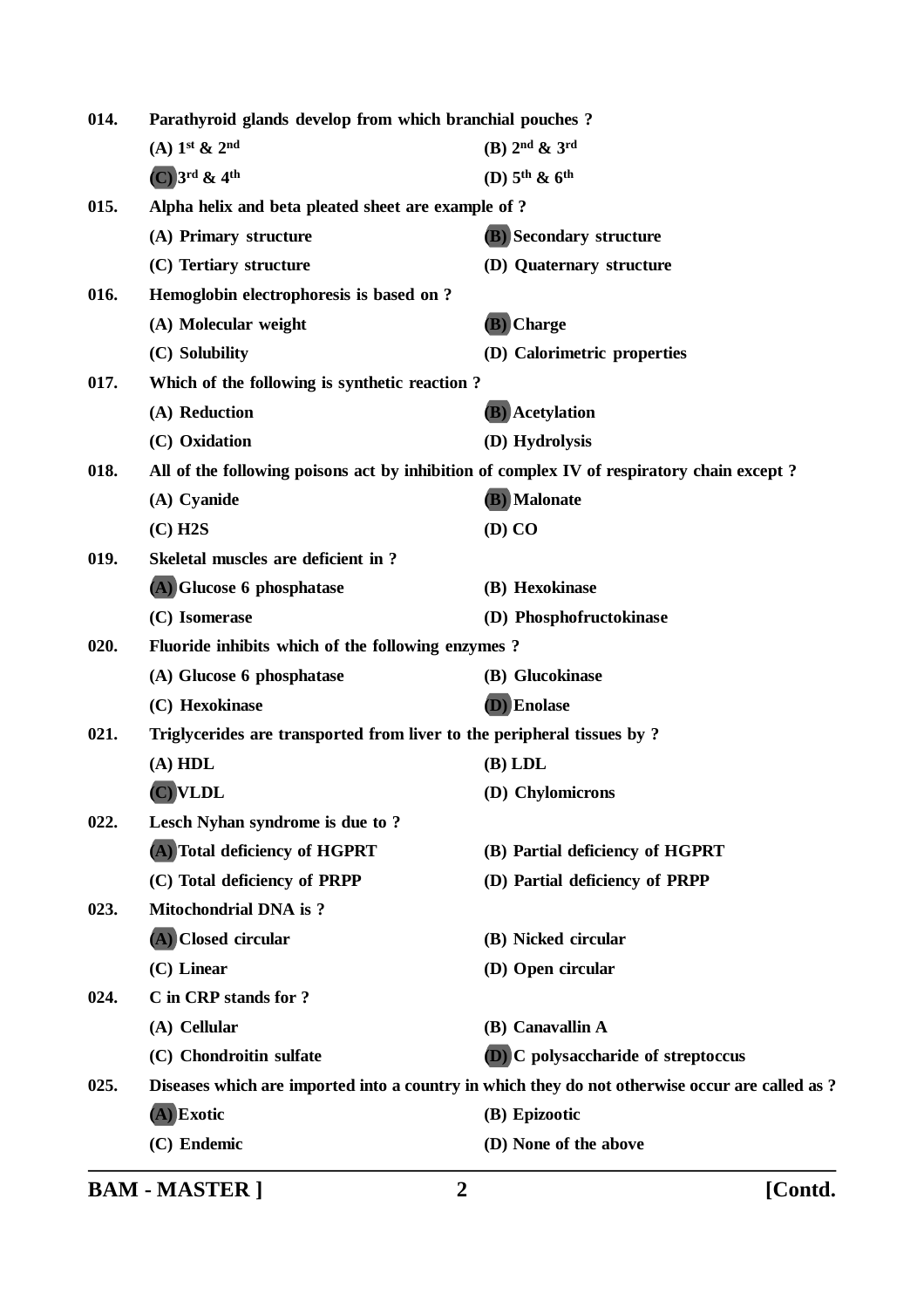| 026. | Which of the following is false about cohort study? |                                                                                                |  |
|------|-----------------------------------------------------|------------------------------------------------------------------------------------------------|--|
|      | (A) Incidence can be measured                       | (B) Used to study chronic diseases                                                             |  |
|      | (C) Expensive                                       | <b>(D)</b> Always prospective                                                                  |  |
| 027. | which of the following is true?                     | If a new drug invented which decreases mortality from a disease but does not affect cure, then |  |
|      | (A) Incidence will increase                         | (B) Incidence will decrease                                                                    |  |
|      | (C) Prevalence will increase                        | (D) Prevalence will decrease                                                                   |  |
| 028. | Secondary response is mediated by ?                 |                                                                                                |  |
|      | $(A)$ Ig D                                          | $(B)$ Ig G                                                                                     |  |
|      | $(C)$ Ig A                                          | $(D)$ Ig E                                                                                     |  |
| 029. | Freeze dried vaccines are all except?               |                                                                                                |  |
|      | (A) BCG                                             | (B) DPT                                                                                        |  |
|      | (C) Measles                                         | (D) Yellow fever                                                                               |  |
| 030. | Which of the following about AIVR is false?         |                                                                                                |  |
|      | (A) Heart rate ranges from 60 to 120 beats/min      |                                                                                                |  |
|      | (B) Occurs in acute MI                              |                                                                                                |  |
|      | (C) Usually transient                               |                                                                                                |  |
|      | <b>D</b> ) Treatment consists of Beta blockers      |                                                                                                |  |
| 031. | The first letter in the pacing code indicates?      |                                                                                                |  |
|      | (A) Chamber(s) paced                                |                                                                                                |  |
|      | (B) Chamber in which electrical activity is sensed  |                                                                                                |  |
|      | (C) The response to a sensed electric signal        |                                                                                                |  |
|      | (D) Programmability and rate modulation             |                                                                                                |  |
| 032. | Antimalarial month is ?                             |                                                                                                |  |
|      | $(A)$ April                                         | $(B)$ May                                                                                      |  |
|      | (C) June                                            | (D) September                                                                                  |  |
| 033. | <b>Commonest complication of IUCD is?</b>           |                                                                                                |  |
|      | $(A)$ Bleeding                                      | (B) Pain                                                                                       |  |
|      | (C) Malignancy                                      | (D) Ectopic pregnancy                                                                          |  |
| 034. | <b>Aflatoxin causes?</b>                            |                                                                                                |  |
|      | (A) Lathyrism                                       | $(B)$ HCC                                                                                      |  |
|      | (C) Cholangiocarcinoma                              | (D) Botulism                                                                                   |  |
| 035. | Jowar is pellagrogenic due to excess of ?           |                                                                                                |  |
|      | $(A)$ Leucine                                       | (B) Lysine                                                                                     |  |
|      | (C) Tryptophan                                      | (D) Methionine                                                                                 |  |
| 036. | Kuppuswamy socioeconomic index does not include?    |                                                                                                |  |
|      | (A) Education                                       | <b>(B)</b> Structure of house                                                                  |  |
|      | (C) Occupation                                      | (D) Income                                                                                     |  |
|      |                                                     |                                                                                                |  |

**BAM - MASTER ] 3 P.T.O.**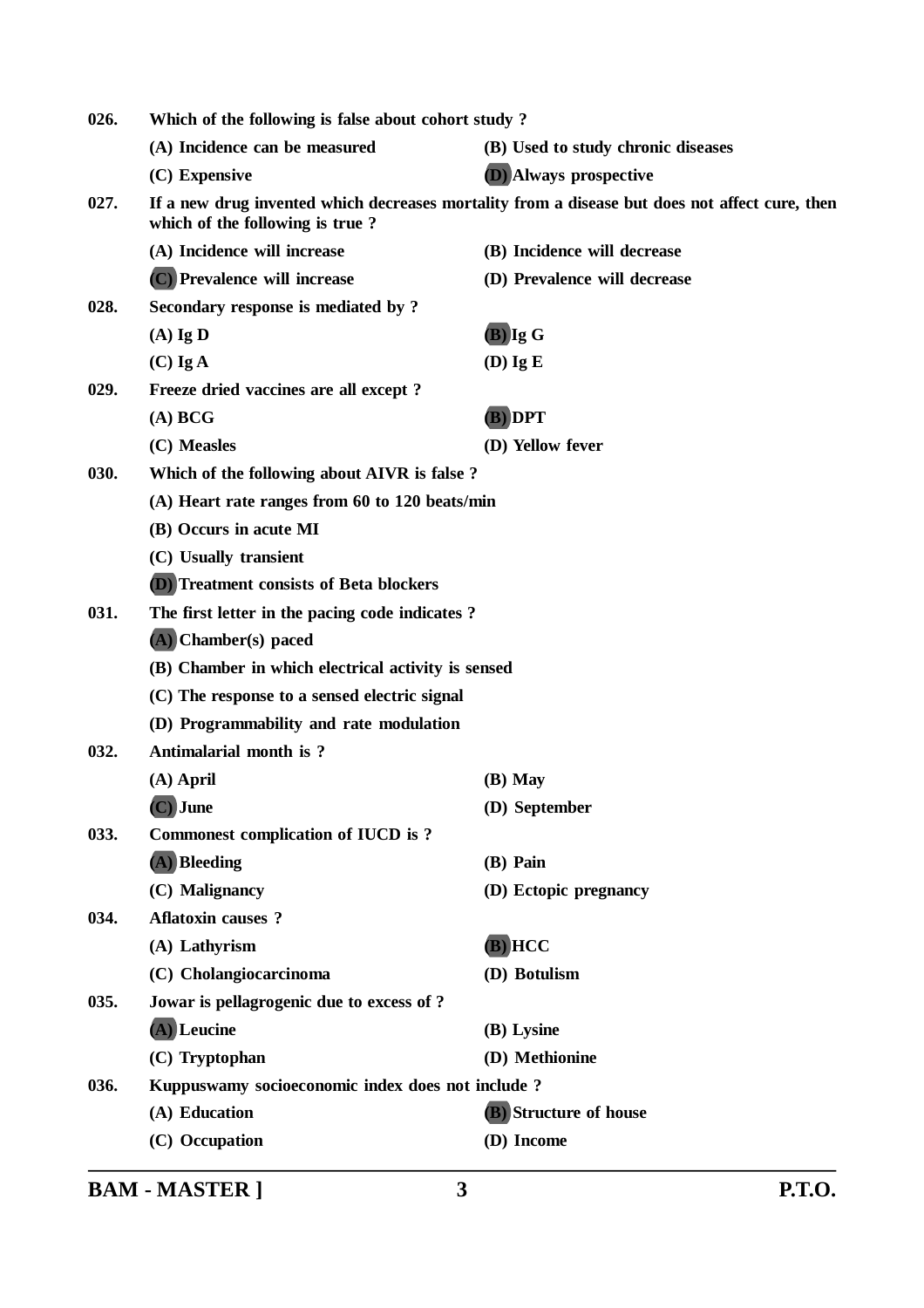| 037. | All of the following are zoonotic diseases except?                    |                          |
|------|-----------------------------------------------------------------------|--------------------------|
|      | (A) Rabies                                                            | (B) Leptospirosis        |
|      | (C) Brucellosis                                                       | (D) Scabies              |
| 038. | Temporary and permanent hardness of water is removed by ?             |                          |
|      | (A) Boiling                                                           | (B) Addition of lime     |
|      | (C) Permutit method                                                   | (D) All of the above     |
| 039. | Farmer's lung is caused due to inhalation of ?                        |                          |
|      | (A) Cotton fiber                                                      | (B) Sugarcane fiber      |
|      | (C) Hay dust                                                          | (D) Coal dust            |
| 040. | Cheiloscopy is the study of prints of ?                               |                          |
|      | $(A)$ Foot                                                            | (B) Fingers              |
|      | (C) Palate                                                            | (D) Lips                 |
| 041. | Which of the following sections of IPC is concerned with dowry death? |                          |
|      | $(A)$ 300                                                             | (B) 302                  |
|      | $(C)$ 304A                                                            | <b>(D)</b> 304B          |
| 042. | Le Facies Sympathique is seen in ?                                    |                          |
|      | (A) Antemortem Hanging                                                | (B) Throttling           |
|      | (C) Postmortem Hanging                                                | (D) Railway accidents    |
| 043. | Arborescent marks or filgree burns are seen in?                       |                          |
|      | (A) Radiation                                                         | (B) Electric burns       |
|      | (C) Chemical burns                                                    | <b>(D)</b> Lightening    |
| 044. | Programmed cell death is known as ?                                   |                          |
|      | (A) Cytolysis                                                         | (B) Apoptosis            |
|      | (C) Necrosis                                                          | (D) Proptosis            |
| 045. | Annexin V is marker of ?                                              |                          |
|      | (A) Apoptosis                                                         | (B) Atherosclerosis      |
|      | (C) Necrosis                                                          | (D) Inflammation         |
| 046. | Granuloma is seen in all except?                                      |                          |
|      | (A) Tuberculosis                                                      | (B) Yersinia             |
|      | (C) Mycoplasma                                                        | (D) Leprosy              |
| 047. | Virchow's triad includes all except?                                  |                          |
|      | (A) Endothelial injury                                                | (B) Stasis of blood      |
|      | (C) Thrombosis                                                        | (D) Hypercoagulability   |
| 048. | Nuchal fold thickness is used to diagnose?                            |                          |
|      | (A) Down's syndrome                                                   | (B) Cri-du-chat syndrome |
|      | (C) Durpan's syndrome                                                 | (D) Paul-bunnel syndrome |
| 049. | Dark ground microscopy is used for detection of?                      |                          |
|      | (A) Chlamydia                                                         | (B) Spirochetes          |
|      | (C) Fungi                                                             | (D) Virus                |

**BAM - MASTER ] 4 [Contd.**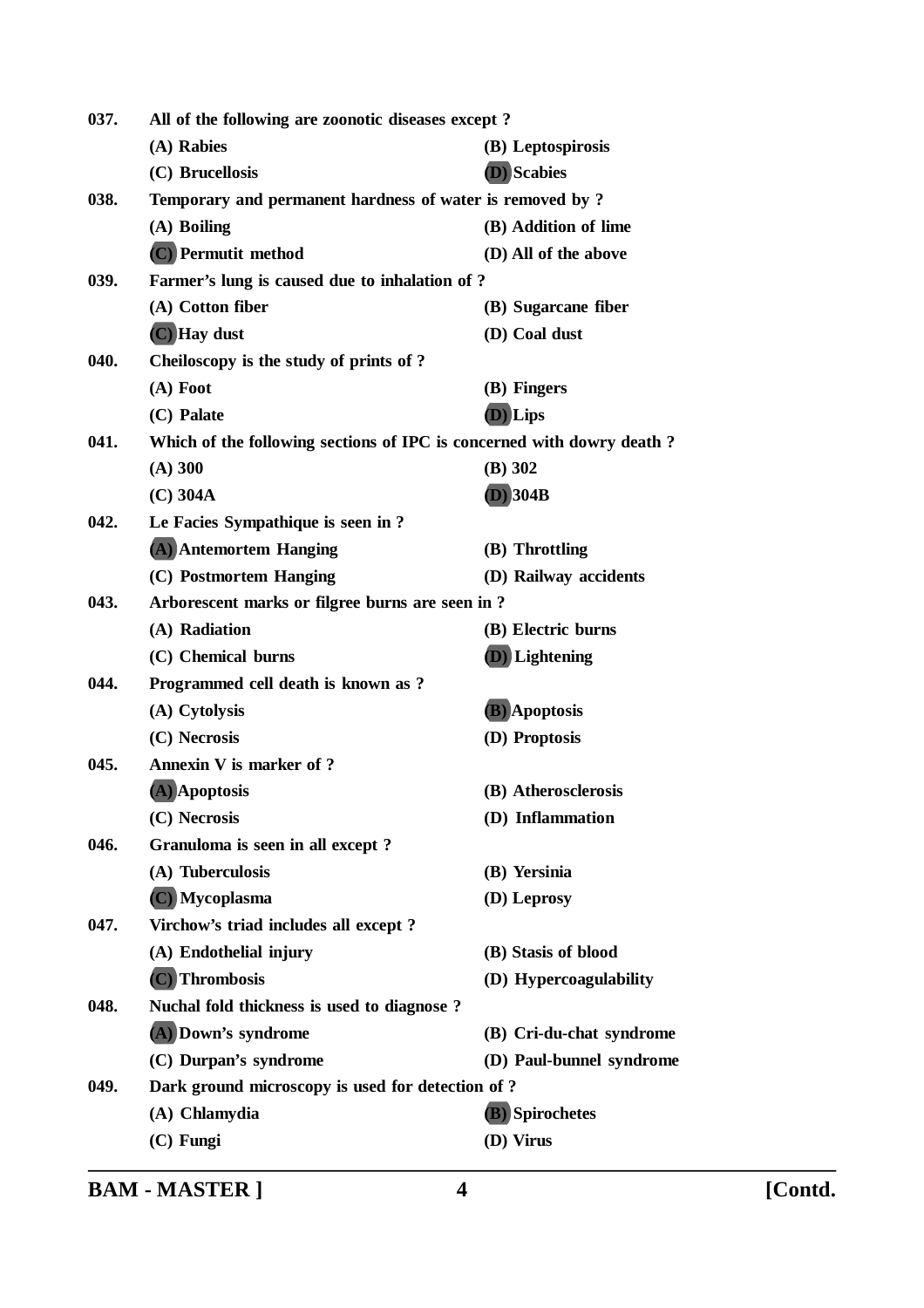| 050. | All of the following are acid fast except?                |                                     |
|------|-----------------------------------------------------------|-------------------------------------|
|      | (A) Cryptosporidia                                        | (B) Mycobacteria                    |
|      | (C) Nocardia                                              | (D) Mycoplasma                      |
| 051. | Otoacoustic emissions arise from?                         |                                     |
|      | (A) Inner hair cells                                      | <b>(B)</b> Outer hair cells         |
|      | (C) Organ of corti                                        | (D) Both outer and inner hair cells |
| 052. | Accoustic dip occurs at ?                                 |                                     |
|      | $(A)$ 2000 Hz                                             | $(B)$ 4000 Hz                       |
|      | $(C)$ 500 Hz                                              | $(D)$ 1500 Hz                       |
| 053. | Griesenger's sign is present in ?                         |                                     |
|      | (A) Presbyacusis                                          | (B) Acoustic neuroma                |
|      | (C) Otosclerosis                                          | <b>D</b> ) Lateral sinus thrombosis |
| 054. | Abductor of vocal cord is?                                |                                     |
|      | (A) Cricothyroid                                          | <b>(B)</b> Posterior cricoarytenoid |
|      | (C) Lateral cricoarytenoid                                | (D) Cricothyroid                    |
| 055. | Steeple sign is seen in ?                                 |                                     |
|      | (A) Croup                                                 | (B) Acute epiglottitis              |
|      | (C) Laryngomalacia                                        | (D) Quinsy                          |
| 056. | Cock-up splint is used in ?                               |                                     |
|      | (A) Ulnar nerve palsy                                     | (B) Brachial plexus palsy           |
|      | (C) Radial nerve palsy                                    | (D) None of the above               |
| 057. | All are related to recurrent shoulder dislocation except? |                                     |
|      | (A) Hill sachs defect                                     | (B) Bankart lesion                  |
|      | (C) Lax capsule                                           | <b>(D)</b> Rotator cuff injury      |
| 058. | Most common complication of colles fractue is?            |                                     |
|      | (A) Malunion                                              | (B) Non-union                       |
|      | (C) Delayed union                                         | (D) Sudeck's osteodystrophy         |
| 059. | March fracture is ?                                       |                                     |
|      | (A) Stress fracture of neck of second metatarsal          |                                     |
|      | (B) Stress fracture of neck of talus                      |                                     |
|      | (C) Compression fracture of calcaneum                     |                                     |
|      | (D) Fracture lower end of fibulla                         |                                     |
| 060. | Most common site of pott's spine is?                      |                                     |
|      | (A) Cervical                                              | (B) Lumbar                          |
|      | (C) Thoracic                                              | (D) Coccyx                          |
| 061. | Coral red' fluorescence on Wood's lamp is seen in ?       |                                     |
|      | (A) Erythrasma                                            | (B) Erysipelas                      |
|      | (C) Pityriasis versicolor                                 | (D) Tinea corporis                  |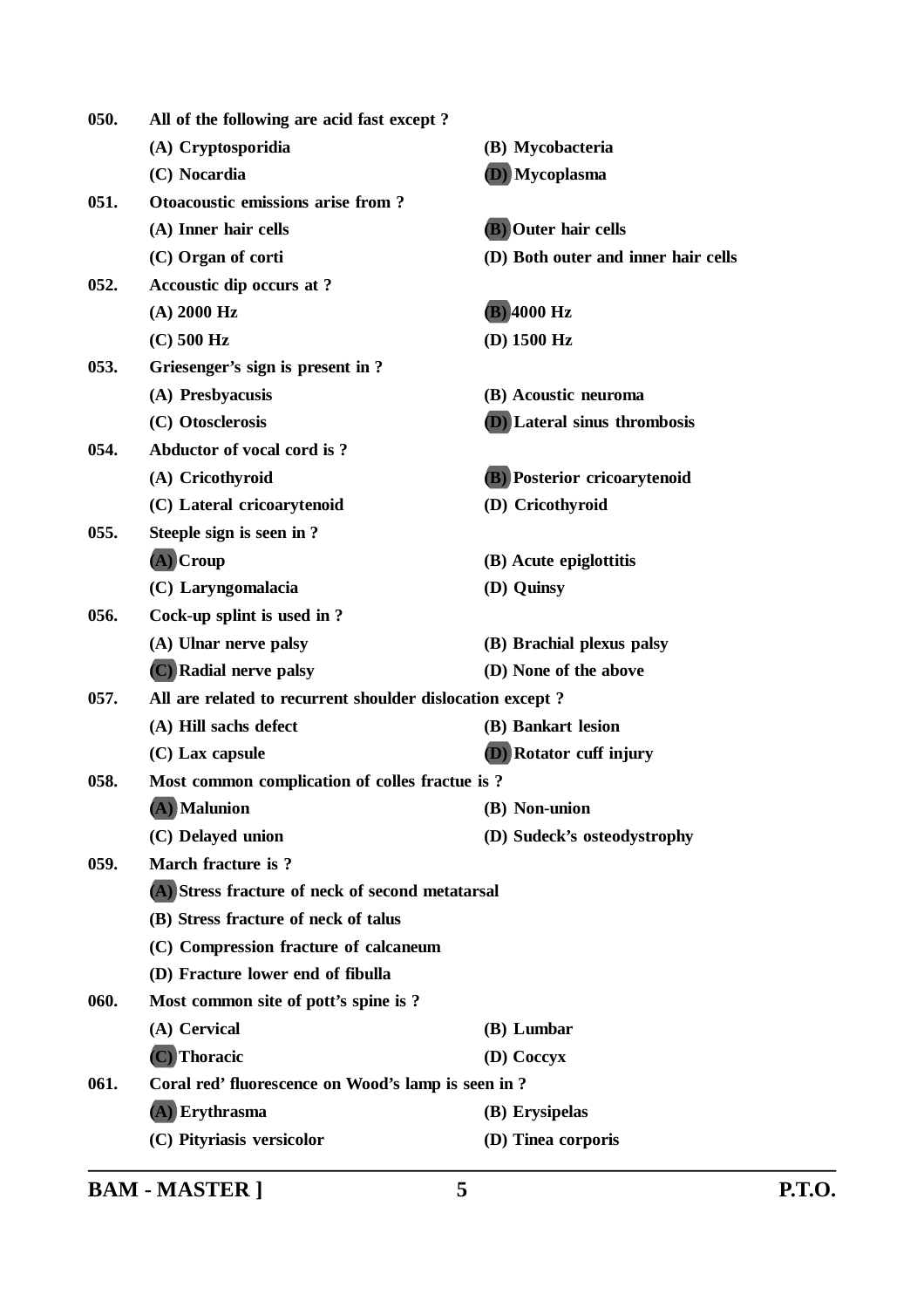| 062. | Dennie-Morgan fold is seen in?                                                       |                                     |
|------|--------------------------------------------------------------------------------------|-------------------------------------|
|      | (A) Dermatomyositis                                                                  | (B) Contact dermatitis              |
|      | (C) Seborrhic dermatitis                                                             | <b>D</b> ) Atopic dermatitis        |
| 063. | Apple jelly nodules are seen in?                                                     |                                     |
|      | (A) Lupus vulgaris                                                                   | $(B)$ DLE                           |
|      | (C) Lichen planus                                                                    | (D) Psoriasis                       |
| 064. | Which of the following is used in treatment of scabies?                              |                                     |
|      | (A) Albendazole                                                                      | (B) Metronidazole                   |
|      | (C) Ketoconazole                                                                     | (D) Ivermectin                      |
| 065. | Ash-leaf macules are seen in?                                                        |                                     |
|      | (A) Neurofibromatosis                                                                | (B) Von hippel lindau disease       |
|      | (C) Tuberous sclerosis                                                               | (D) Sturge weber syndrome           |
| 066. | Which of the following local anaesthetic can cuse methemoglobinemia?                 |                                     |
|      | (A) Ropivocaine                                                                      | <b>(B)</b> Prilocaine               |
|      | (C) Amethocaine                                                                      | (D) Bupivocaine                     |
| 067. | Hallucinations are seen after which of the following?                                |                                     |
|      | (A) Ketamine                                                                         | (B) Thiopentone                     |
|      | (C) Fentanyl                                                                         | (D) Nitrous oxide                   |
| 068. | Which of the following drug is epileptogenic?                                        |                                     |
|      | (A) Isoflurane                                                                       | (B) Sevoflurane                     |
|      | (C) Methoxyflurane                                                                   | (D) Halothane                       |
| 069. | Which of the following can be used in patient with hepatic as well as renal failure? |                                     |
|      | (A) Atracurium                                                                       | (B) Vecuronium                      |
|      | (C) Pancuronium                                                                      | (D) Mivacurium                      |
| 070. | Bradycardia is common after injection of ?                                           |                                     |
|      | (A) Midazolam                                                                        | (B) Dopamine                        |
|      | (C) Succinyl choline                                                                 | (D) Isoprenaline                    |
| 071. | Which of the following is nonabsorbable suture?                                      |                                     |
|      | (A) Polypropylene                                                                    | (B) Catgut                          |
|      | (C) Polyglactin                                                                      | (D) Polydioxone                     |
| 072. | The most common malignancy found in Marjolin's ulcer is ?                            |                                     |
|      | (A) Basal cell carcinoma                                                             | (B) Squamous cell carcinoma         |
|      | (C) Malignant fibrous histiocytoma                                                   | (D) Neurotrophic malignant melanoma |
| 073. | Migratory thrombophlebitis is seen commonly in?                                      |                                     |
|      | (A) Testicular cancer                                                                | (B) Breast cancer                   |
|      | $(C)$ Liver cancer                                                                   | <b>D</b> ) Pancreatic cancer        |
| 074. | <b>Epulis arises from?</b>                                                           |                                     |
|      | (A) Enamel                                                                           | (B) Root of teeth                   |
|      | $(C)$ Gingiva                                                                        | (D) Pulp                            |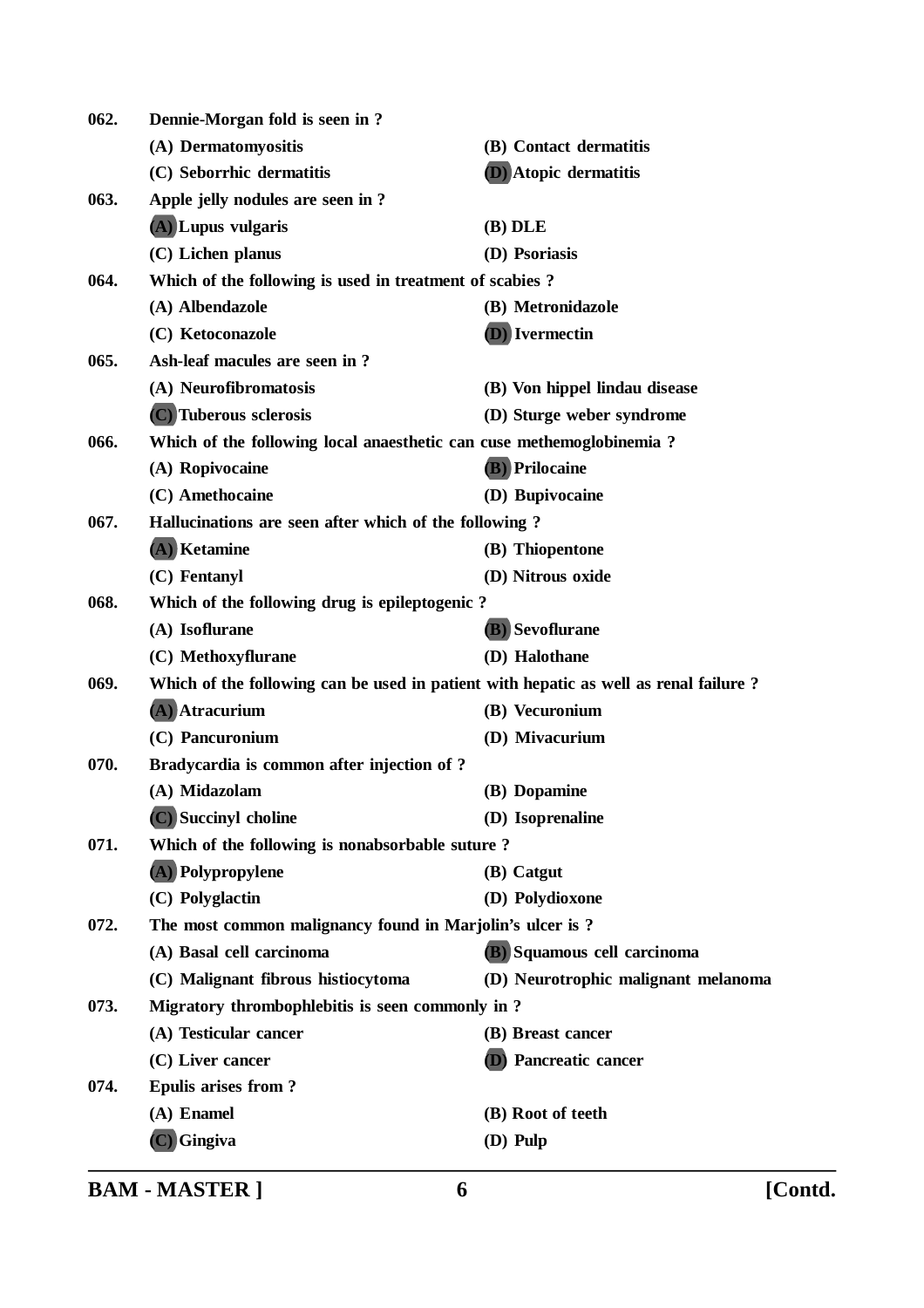| 075.                              | Subclavian steal syndrome occurs due to?                                      |                                                                                      |  |
|-----------------------------------|-------------------------------------------------------------------------------|--------------------------------------------------------------------------------------|--|
|                                   | (A) Occlusion or stenosis of the vertebral artery                             |                                                                                      |  |
|                                   | (B) Occlusion or stenosis of the carotid artery                               |                                                                                      |  |
|                                   | (C) Occlusion of the subclavian artery proximal to origin of vertebral artery |                                                                                      |  |
|                                   | (D) Occlusion of the subclavian artery distal to origin of vertebral artery   |                                                                                      |  |
| 076.                              | Serum calcitonin level is raised in ?                                         |                                                                                      |  |
|                                   | (A) Papillary carcinoma of thyroid                                            | (B) Anaplastic carcinoma of thyroid                                                  |  |
|                                   | (C) Follicular carcinoma of thyroid                                           | (D) Medullary carcinoma of thyroid                                                   |  |
| 077.                              | <b>BRCA1</b> gene is located on ?                                             |                                                                                      |  |
|                                   | (A) Chromosome 13                                                             | (B) Chromosome 11                                                                    |  |
|                                   | (C) Chromosome 17                                                             | (D) Chromosome 22                                                                    |  |
| 078.                              | Which of the following is false in prerenal azotemia?                         |                                                                                      |  |
|                                   | (A) Urine sodium $(UNa) < 20$ meq/L                                           |                                                                                      |  |
|                                   | (B) Urine osmolality $> 500$ mosmol/L H2O                                     |                                                                                      |  |
|                                   | $(C)$ Fractional excretion of sodium (FENa) > 2%                              |                                                                                      |  |
|                                   | (D) Urine/plasma creatinine (UCr/PCr) $> 40$                                  |                                                                                      |  |
| 079.                              |                                                                               | Generalized adenopathy means involvement of how many noncontiguous lymph node areas? |  |
|                                   | (A) One or more                                                               | (B) Two or more                                                                      |  |
|                                   | (C) Three or more                                                             | (D) Four or more                                                                     |  |
| 080.                              | All are complications of hydatid cyst of liver except?                        |                                                                                      |  |
|                                   | (A) Jaundice                                                                  | (B) Suppuration                                                                      |  |
|                                   | $(C)$ Cirrhosis                                                               | (D) Rupture                                                                          |  |
| 081.                              | Splenosis means?                                                              |                                                                                      |  |
|                                   | (A) Infection of spleen                                                       |                                                                                      |  |
| (B) Presence of accessory spleens |                                                                               |                                                                                      |  |
|                                   | $(C)$ Rupture of spleen $\&$ distribution of its tissue on peritoneum         |                                                                                      |  |
|                                   | (D) Non-functioning spleen                                                    |                                                                                      |  |
| 082.                              | The following are ECG features of WPW syndrome except?                        |                                                                                      |  |
|                                   | (A) Presence of delta wave                                                    | (B) Shortened PR interval                                                            |  |
|                                   | (C) PR depression                                                             | (D) Prolonged QRS interval of $> 0.12$ seconds                                       |  |
| 083.                              | Cullen's sign is ?                                                            |                                                                                      |  |
|                                   | (A) Bluish discoloration of the flanks                                        | <b>(B)</b> Bluish discoloration around the umbilicus                                 |  |
|                                   | (C) Migratory thrombophlebitis                                                | (D) Subcutaneous fat necrosis                                                        |  |
| 084.                              | Commonest site of intraperitoneal abscess is ?                                |                                                                                      |  |
|                                   | $(A)$ Pelvis                                                                  | (B) Subphrenic                                                                       |  |
|                                   | (C) Periappendicular                                                          | (D) Paracolic                                                                        |  |
| 085.                              | Skip lesions are seen in?                                                     |                                                                                      |  |
|                                   | (A) Tuberculosis                                                              | (B) Ulcerative collitis                                                              |  |
|                                   | (C) Crohn's disease                                                           | (D) Typhoid                                                                          |  |
|                                   |                                                                               |                                                                                      |  |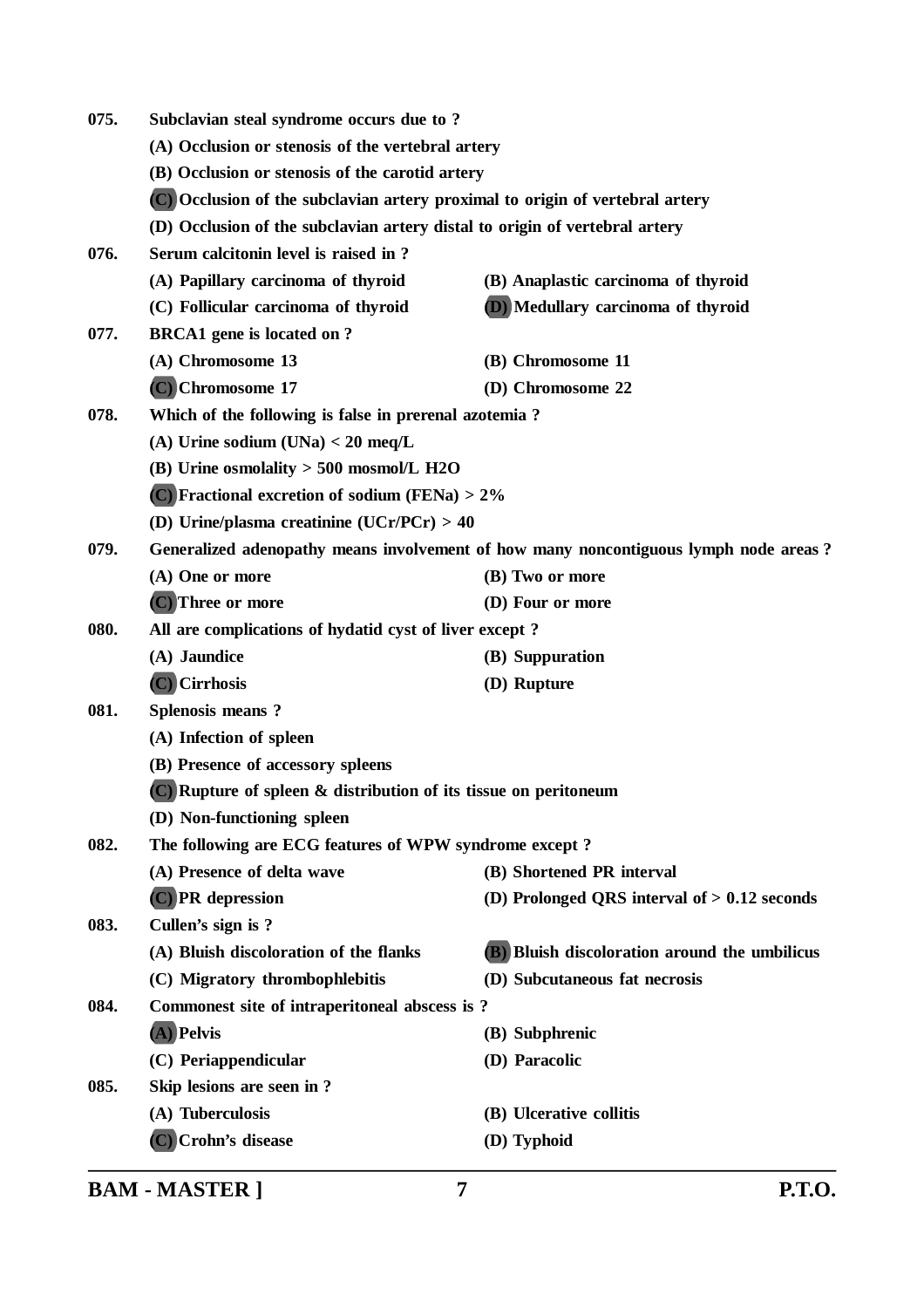| 086. | Claw sign is seen in?                                                 |                                                |
|------|-----------------------------------------------------------------------|------------------------------------------------|
|      | (A) Intussusception                                                   | (B) Volvulus                                   |
|      | $(C)$ Both $(A)$ and $(B)$                                            | (D) None of the above                          |
| 087. | Sentinel pile indicates ?                                             |                                                |
|      | (A) Carcinoma rectum                                                  | (B) Internal hemorrhoids                       |
|      | (C) Perianal fistula                                                  | (D) Anal fissure                               |
| 088. | Most common hernia in females is ?                                    |                                                |
|      | (A) Femoral hernia                                                    | (B) Spigelian hernia                           |
|      | (C) Inguinal hernia                                                   | (D) Obturator hernia                           |
| 089. | Wilm's tumor is associated with all except?                           |                                                |
|      | (A) Hemihypertrophy                                                   | (B) Aniridia                                   |
|      | (C) Hypertension                                                      | <b>D</b> ) Bilateral polycystic kidney disease |
| 090. | Thimble bladder is seen in?                                           |                                                |
|      | (A) Tuberculosis                                                      | (B) Schistosomiasis                            |
|      | (C) Neurogenic bladder                                                | (D) None of the above                          |
| 091. | Leber hereditary optic neuropathy is an example of ________?          |                                                |
|      | (A) genomic imprinting                                                | (B) autosomal dominant disorder                |
|      | (C) x-linked disorder                                                 | (D) mitochondrial gene mutation                |
| 092. | Hypogeusia is seen in which deficiency?                               |                                                |
|      | (A) Calcium                                                           | (B) Zinc                                       |
|      | (C) Fluorine                                                          | (D) Phosphorous                                |
| 093. | Pseudohyponatremia is seen in?                                        |                                                |
|      | (A) Multiple myeloma                                                  | (B) SIADH                                      |
|      | (C) Cerebral salt wasting Syndrome                                    | (D) Rapid correction of hypernatremia          |
| 094. | Urinary eosinophilia is feature of ?                                  |                                                |
|      | (A) Renal vein thrombosis                                             | (B) Atheroembolic kidney disease               |
|      | (C) Gaucher disease                                                   | (D) Myeloma kidney                             |
| 095. | Which of the following lesions does not recur in transplanted kidney? |                                                |
|      | (A) diabetic nephropathy                                              | (B) membranous glomerulonephritis              |
|      | (C) lupus nephritis                                                   | <b>D</b> ) alport syndrome                     |
| 096. | Face recognition deficit is termed as ?                               |                                                |
|      | (A) Primary progressive aphasia (PPA)                                 | (B) Visual object agnosia                      |
|      | (C) Aprosodia                                                         | Prosopagnosia                                  |
| 097. | Most common cause of secondary headache is?                           |                                                |
|      | $(A)$ head injury                                                     | <b>(B)</b> systemic infection                  |
|      | (C) vascular disorder                                                 | (D) brain tumour                               |
| 098. | Which tumour marker is used for screening of ovarian cancer?          |                                                |
|      | $(A)$ CA 19.9                                                         | $(B)$ CA 125                                   |
|      | (C) Alpha fetoprotein                                                 | (D) CEA                                        |
|      |                                                                       |                                                |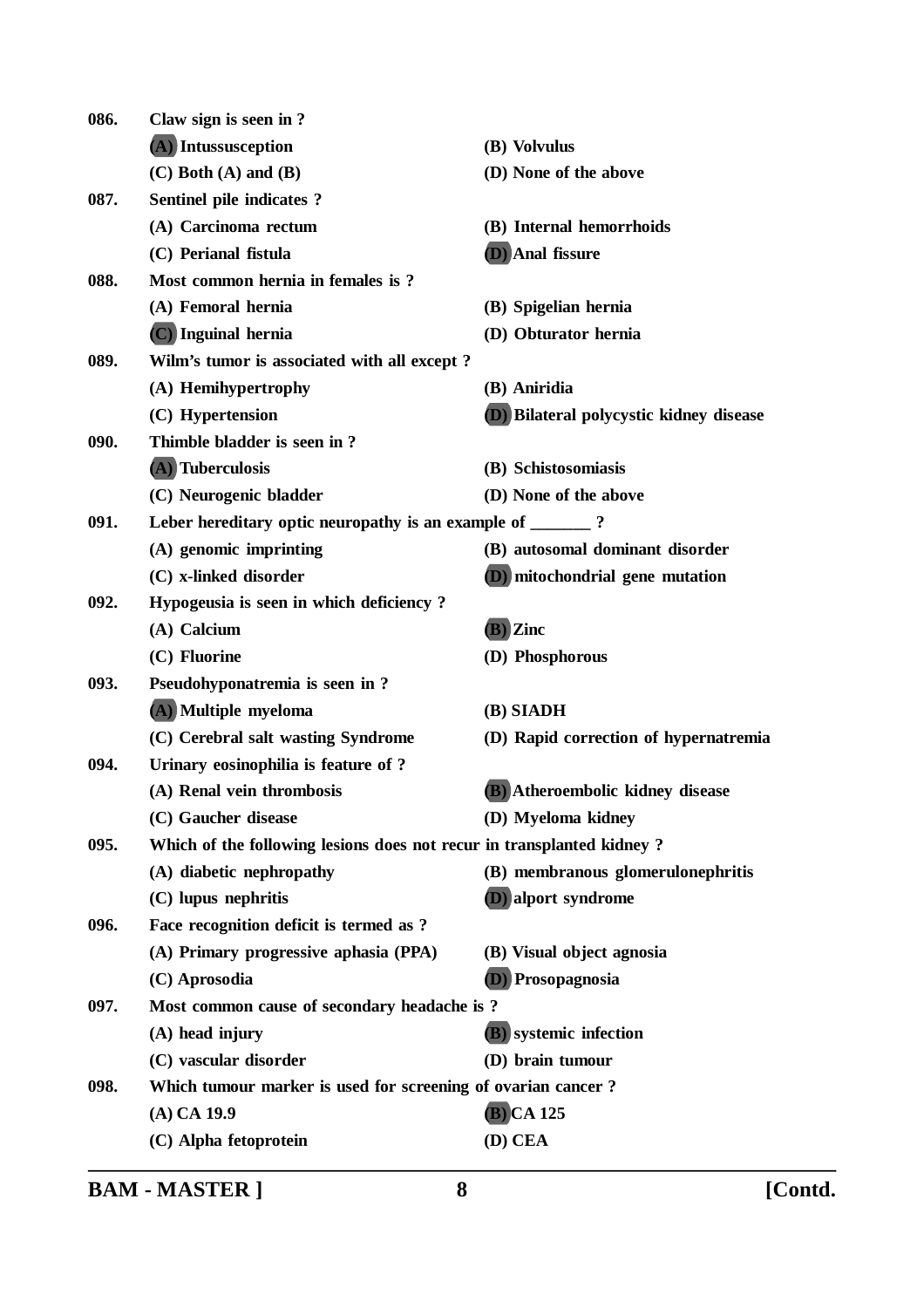| 099. | The size of pituitary microadenoma is?                             |                                             |
|------|--------------------------------------------------------------------|---------------------------------------------|
|      | $(A)$ < 10 mm                                                      | $(B) < 20$ mm                               |
|      | $(C) < 1$ mm                                                       | $(D) < 2$ mm                                |
| 100. | Which of the following is caused due to mutation of FGF23?         |                                             |
|      | (A) Renal cell carcinoma                                           | (B) Intracranial tumours                    |
|      | (C) Phosphaturic mesenchymal tumors                                | (D) Small cell CA of lung                   |
| 101. | Bone resorption is caused by ?                                     |                                             |
|      | (A) osteoblasts                                                    | (B) osteoclasts                             |
|      | $(C)$ stem cells                                                   | (D) cytotoxic cells                         |
| 102. | Which of the following is dopamine agonist?                        |                                             |
|      | (A) Nafarelin                                                      | (B) Goserelin                               |
|      | (C) Cabergoline                                                    | (D) Triptorelin                             |
| 103. | Pseudo-cushing syndrome is seen in?                                |                                             |
|      | (A) Chronic Alcoholism                                             | (B) Adrenal Carcinoma                       |
|      | (C) Incidentaloma                                                  | (D) Nelson's syndrome                       |
| 104. | Hypoproliferative anemias include all except?                      |                                             |
|      | (A) Iron deficiency anemia                                         | (B) Anemia due to chronic inflammation      |
|      | (C) Sickle cell anaemia                                            | (D) Megaloblastic anaemia                   |
| 105. | Which of the following is the most common disorder of coagulation? |                                             |
|      | (A) haemophilia a                                                  | (B) haemophilia b                           |
|      | (C) von willebrand disease                                         | (D) haemorrhagic diathesis of liver disease |
| 106. | Immunophenotype of tumor cells in Multiple Myeloma is?             |                                             |
|      | $(A)$ CD19                                                         | $(B)$ CD38                                  |
|      | (C) Surface IGM                                                    | (D) All of the above                        |
| 107. | Shelf life of CPDA buffer is?                                      |                                             |
|      | $(A)$ 21 days                                                      | $(B)$ 30 days                               |
|      | $(C)$ 35 days                                                      | $(D)$ 42 days                               |
| 108. | Monoclonal antibody against IgE, used in Bronchial Asthma is ?     |                                             |
|      | (A) Omalizumab                                                     | (B) Mepolizumab                             |
|      | (C) Azelastin                                                      | (D) Reslizumab                              |
| 109. | Charcot -Leyden crystals are derived from?                         |                                             |
|      | (A) Eosinophils                                                    | (B) Basophils                               |
|      | (C) Neutrophils                                                    | (D) Bronchial goblet cells                  |
| 110. | Chronic fibrosing mediastinitis is seen in?                        |                                             |
|      | (A) Toxoplasmosis                                                  | (B) Histoplasmosis                          |
|      | (C) Plague                                                         | (D) Aspergillosis                           |
| 111. | Most common cause of lobar hemorrhage in elderly age group?        |                                             |
|      | (A) Hypertension                                                   | (B) Vascular malformation                   |
|      | (C) Coagulopathy                                                   | (D) Amyloid angiopathy                      |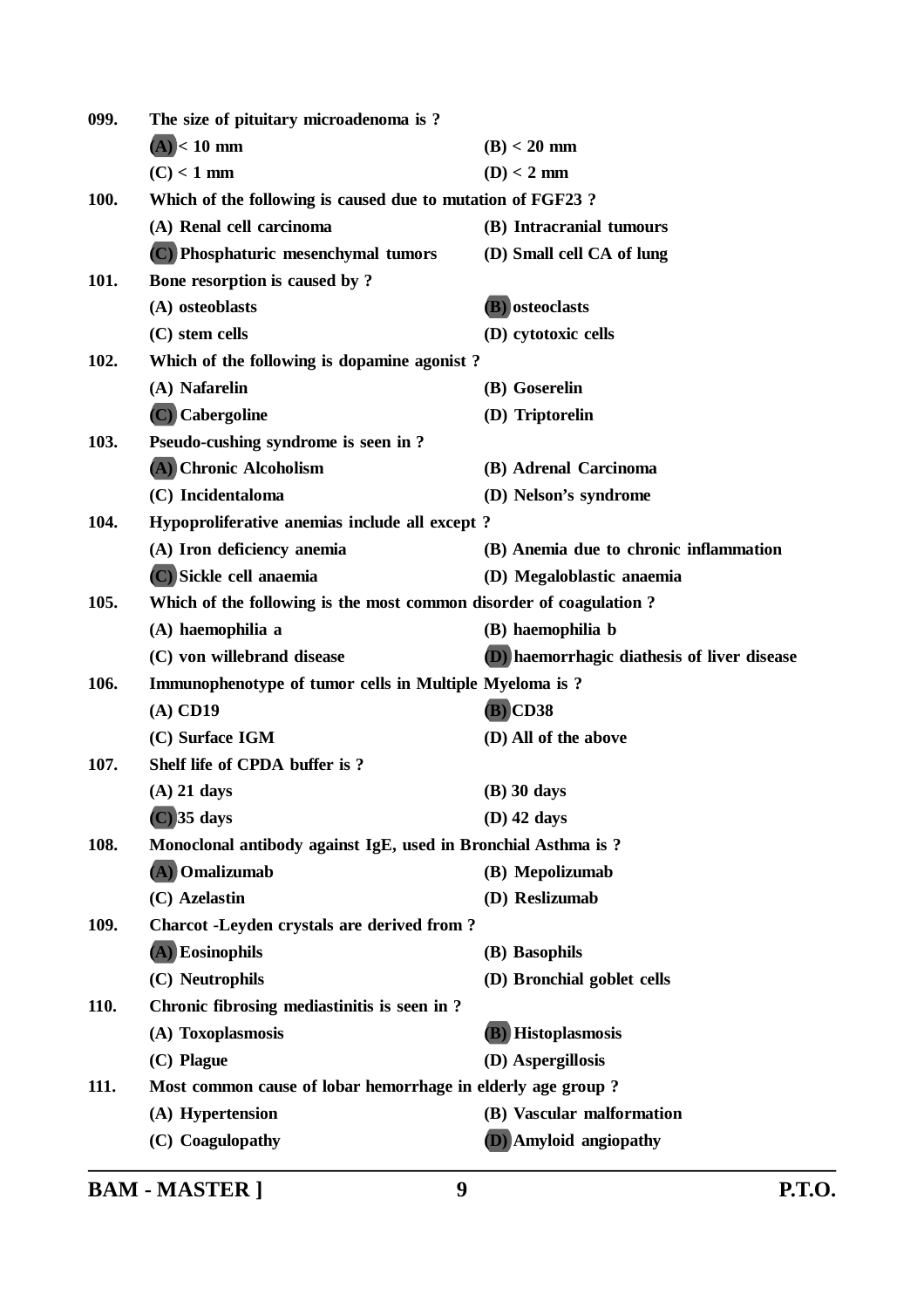| 112. | All of the following are primary changes associated with normal ageing, except? |                                     |  |
|------|---------------------------------------------------------------------------------|-------------------------------------|--|
|      | (A) Sarcopenia                                                                  |                                     |  |
|      | (B) Oxidative stress                                                            |                                     |  |
|      | (C) Increased peripheral vascular resistance                                    |                                     |  |
|      | <b>(D)</b> Dementia                                                             |                                     |  |
| 113. | Miliary shadow on CXR is seen in all except?                                    |                                     |  |
|      | (A) Tuberculosis                                                                | (B) Rheumatoid arthritis            |  |
|      | $(C)$ COPD                                                                      | (D) Metastasis                      |  |
| 114. | 'Egg on side' appearance on CXR is seen in ?                                    |                                     |  |
|      | (A) TOF                                                                         | (B) TAPVC                           |  |
|      | $(C)$ TGA                                                                       | (D) Truncus Arteriosus              |  |
| 115. | Rail road calcification is seen in?                                             |                                     |  |
|      | (A) Sturge weber syndrome                                                       | (B) TB meningitis                   |  |
|      | (C) Meningioma                                                                  | (D) Tolosa Hunt syndrome            |  |
| 116. | Each unit of cryoprecipitate contains how much of factor VIII ?                 |                                     |  |
|      | $(A)$ 20 units                                                                  | (B) 80 units                        |  |
|      | $(C)$ 200 units                                                                 | (D) 800 units                       |  |
| 117. | SI unit of radiation absorption is ?                                            |                                     |  |
|      | $(A)$ Rad                                                                       | $(B)$ REM                           |  |
|      | $(C)$ Gray                                                                      | (D) Curie                           |  |
| 118. | Final common pathway for horizontal gaze involves?                              |                                     |  |
|      | (A) Vestibular nucleus                                                          | (B) Oculomotor nucleus              |  |
|      | (C) Abducent nucleus                                                            | (D) Trochlear nucleus               |  |
| 119. | Herbert pits are seen in?                                                       |                                     |  |
|      | (A) Trachoma                                                                    | (B) Viral keratitis                 |  |
|      | (C) Vernal conjunctivitis                                                       | (D) All of the above                |  |
| 120. | Rubeosis Iridis is seen in?                                                     |                                     |  |
|      | (A) Neovascular glaucoma                                                        | (B) Diabetic maculopathy            |  |
|      | $(C)$ CRVO                                                                      | (D) Uveitis                         |  |
| 121. | All are causes of cataract except?                                              |                                     |  |
|      | (A) Galactosemia                                                                | (B) Neurofibromatosis               |  |
|      | (C) Myotonic dystrophy                                                          | <b>D</b> ) RVO                      |  |
| 122. | Bull's eye retinopathy is due to ?                                              |                                     |  |
|      | (A) Chloroquine toxicity                                                        | (B) Quinine toxicity                |  |
|      | (C) Tobacco toxicity                                                            | (D) Ethanol overdose                |  |
| 123. | Dalen-fuch nodules are seen in?                                                 |                                     |  |
|      | (A) Sarcoidosis                                                                 | <b>(B)</b> Sympathetic ophthalmitis |  |
|      | (C) Tuberculosis                                                                | (D) Fungal corneal ulcer            |  |
|      |                                                                                 |                                     |  |

**BAM - MASTER ] 10 [Contd.**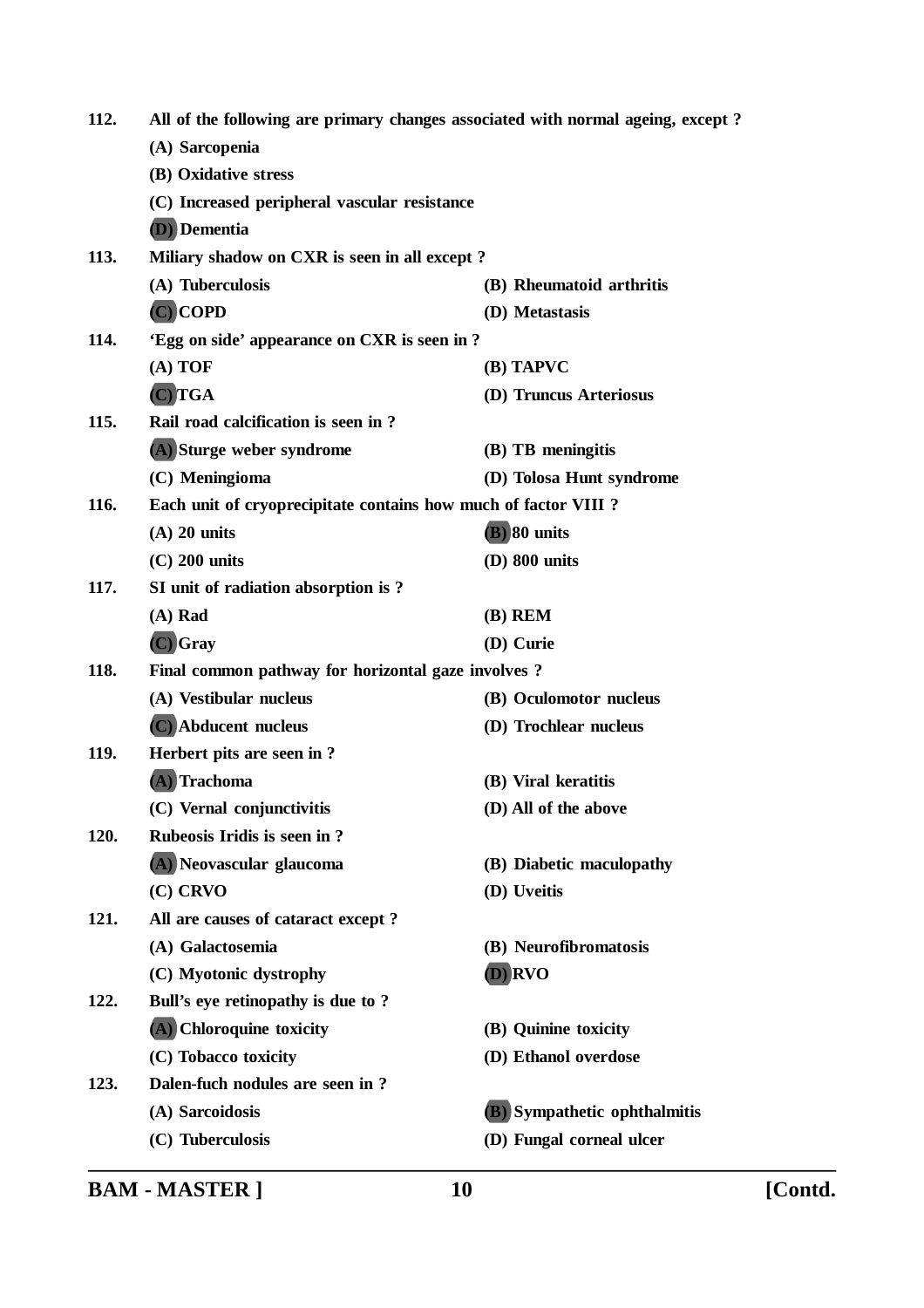| 124.        | Main support of uterus is formed by?                                |                                      |  |
|-------------|---------------------------------------------------------------------|--------------------------------------|--|
|             | (A) Mackendrot's ligament                                           | (B) Broad ligament                   |  |
|             | (C) Fallopian tubes                                                 | (D) Round ligament                   |  |
| 125.        | Barr body is seen in ?                                              |                                      |  |
|             | (A) Turner syndrome                                                 | (B) Klinefilter syndrome             |  |
|             | $(C)$ 46XY                                                          | (D) Testicular feminization          |  |
| 126.        | All are true about Mayer-Rokitansky-Kuster-Hauser syndrome except?  |                                      |  |
|             | (A) Absent uterus                                                   | (B) Absent cervix                    |  |
|             | (C) Absent ovaries                                                  | (D) Absent vagina                    |  |
| 127.        | Clue cells are seen in ?                                            |                                      |  |
|             | (A) Candidiasis                                                     | (B) Gonorrhoea                       |  |
|             | (C) Trichomoniasis                                                  | <b>D</b> ) Bacterial vaginosis       |  |
| 128.        | Recommended nonsurgical treatment for stress incontinence is ?      |                                      |  |
|             | (A) Bladder training                                                | (B) Electrical stimulation           |  |
|             | (C) Pelvic floor muscle exercise                                    | (D) Vaginal cone/weights             |  |
| 129.        | Aspermia is term used to describe?                                  |                                      |  |
|             | (A) Absence of semen                                                | (B) Absence of sperms in ejaculate   |  |
|             | (C) Absence of sperm motility                                       | (D) Presence of abnormal sperms      |  |
| 130.        | Post-coital contraception methods include all except?               |                                      |  |
|             | $(A)$ RU-486                                                        | (B) Danazol                          |  |
|             | $(C)$ Cu-T insertion                                                | (D) Nonoxynol                        |  |
| 131.        | Snow storm appearance on USG is seen in ?                           |                                      |  |
|             | (A) Twin pregnancy                                                  | (B) Ectopic pregnancy                |  |
|             | (C) Hydatidiform mole                                               | (D) Choriocarcinoma                  |  |
| 132.        | Virus associated with carcinoma of cervix is?                       |                                      |  |
|             | $(A)$ HPV                                                           | $(B)$ HBV                            |  |
|             | $(C)$ EBV                                                           | $(D)$ HIV                            |  |
| 133.        | Commonest cause of Pelvic inflammatory disease is?                  |                                      |  |
|             | (A) Tuberculosis                                                    | (B) Urinary tract infection          |  |
|             | (C) Fungus                                                          | $(D)$ Cu-T                           |  |
| 134.        | The umbilical cord normally contains?                               |                                      |  |
|             | (A) 2 arteries $\&$ 2 veins                                         | $(B)$ 1 artery $\&$ 1 vein           |  |
|             | $(C)$ 2 arteries & 1 vein                                           | (D) 1 artery $\&$ 2 veins            |  |
| <b>135.</b> | Which of the following regarding CVS changes in pregnancy is false? |                                      |  |
|             | (A) Blood volume increases                                          | (B) Heart rate increases             |  |
|             | (C) Cardiac output increases                                        | <b>D</b> ) Blood viscocity increases |  |
|             |                                                                     |                                      |  |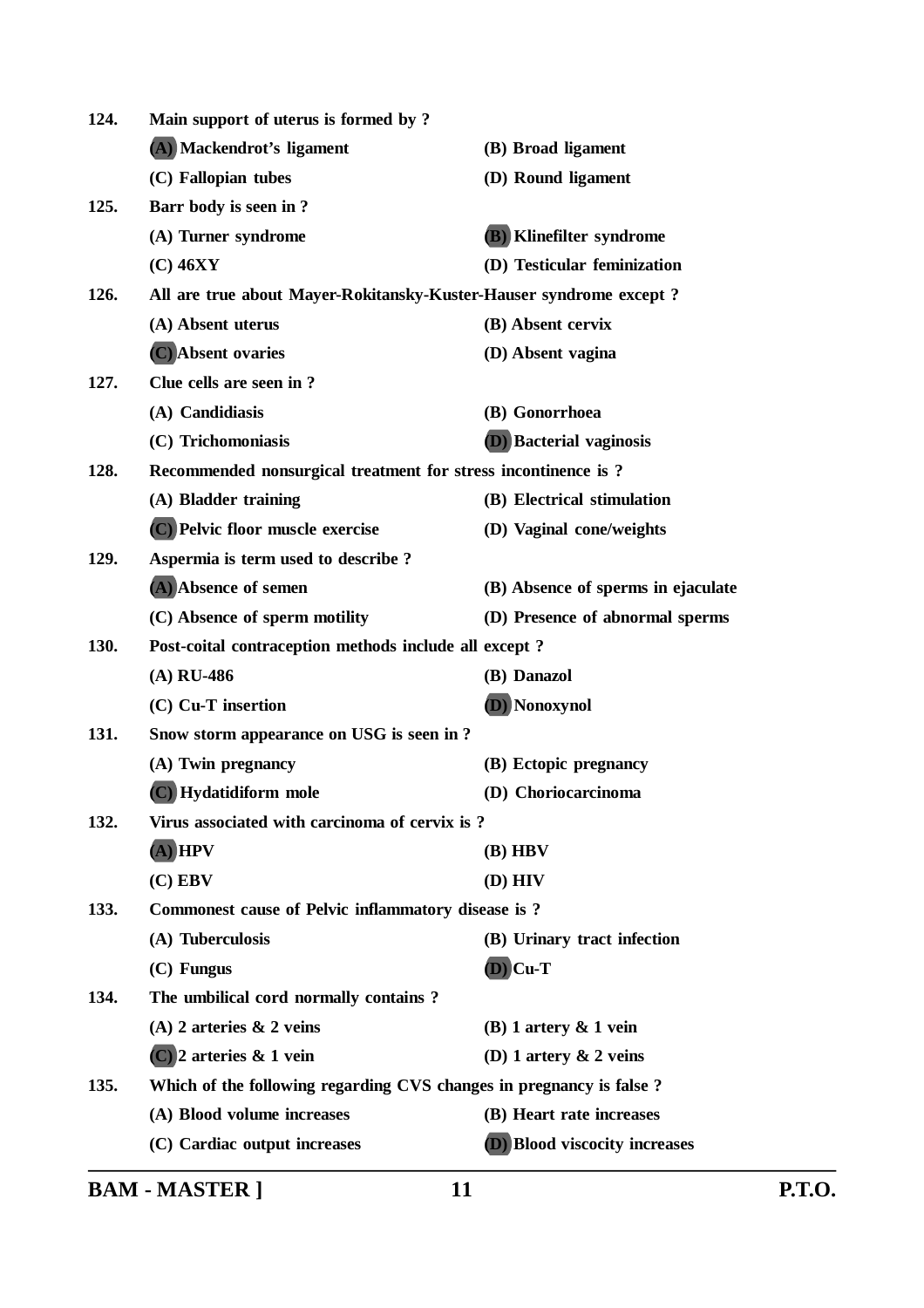| 136. | Chadwick sign means?                                                             |                                      |  |
|------|----------------------------------------------------------------------------------|--------------------------------------|--|
|      | (A) Bluish discoloration or dusky hue of the vestibule and anterior vaginal wall |                                      |  |
|      | (B) Pulsations felt through lateral fornices                                     |                                      |  |
|      | (C) Softening of cervix                                                          |                                      |  |
|      | (D) All of the above                                                             |                                      |  |
| 137. | The shortest diameter of foetal skull is?                                        |                                      |  |
|      | (A) Suboccipitofrontal                                                           | (B) Submentobregmatic                |  |
|      | (C) Mentovertical                                                                | (D) Submentovertical                 |  |
| 138. | Following delivery, uterus becomes a pelvic organ after?                         |                                      |  |
|      | $(A)$ 2 weeks                                                                    | $(B)$ 4 weeks                        |  |
|      | $(C)$ 6 weeks                                                                    | (D) 8 weeks                          |  |
| 139. | Treatment of cervical incompetence is?                                           |                                      |  |
|      | (A) Shirodkar's stitch                                                           | (B) B-Lynch suture                   |  |
|      | (C) Fothergill's operation                                                       | (D) Sling operation                  |  |
| 140. | Most common site of ectopic pregnancy is?                                        |                                      |  |
|      | (A) Fimbriae                                                                     | (B) Isthmus                          |  |
|      | (C) Interstitial portion of fallopian tube                                       | <b>(D)</b> Ampulla of fallopian tube |  |
| 141. | Which of the following drug can be used in pregnancy?                            |                                      |  |
|      | (A) Ramipril                                                                     | (B) Telmisartan                      |  |
|      | (C) Propylthiouracil                                                             | (D) All of the above                 |  |
| 142. | All of the following are cardiac contraindications to pregnancy except?          |                                      |  |
|      | (A) Eisenmenger's syndrome                                                       | (B) Pulmonary Hypertension           |  |
|      | (C) Coarctation of aorta                                                         | (D) WPW syndrome                     |  |
| 143. | Pathological contraction ring is due to?                                         |                                      |  |
|      | (A) Obstructed labour                                                            | (B) Uterine inertia                  |  |
|      | (C) Preterm labour                                                               | (D) All of the above                 |  |
| 144. | Confabulation is typically seen in?                                              |                                      |  |
|      | (A) Mania                                                                        | (B) Depression                       |  |
|      | (C) Alcoholism                                                                   | (D) Delirium                         |  |
| 145. | Tactile hallucinations are feature of ?                                          |                                      |  |
|      | (A) Heroin                                                                       | (B) Opium                            |  |
|      | (C) Alcohol                                                                      | (D) Cocaine                          |  |
| 146. | Maunchausen's syndrome is?                                                       |                                      |  |
|      | (A) Mood disorder                                                                | <b>(B)</b> Factitious disorder       |  |
|      | (C) Somatoform disorder                                                          | (D) Adjustment disorder              |  |
| 147. | Suicidal tendency is most common in ?                                            |                                      |  |
|      | $(A)$ Mania                                                                      | (B) Depression                       |  |
|      | $(C)$ OCD                                                                        | (D) Schizophrenia                    |  |
|      |                                                                                  |                                      |  |

**BAM - MASTER ] 12 [Contd.**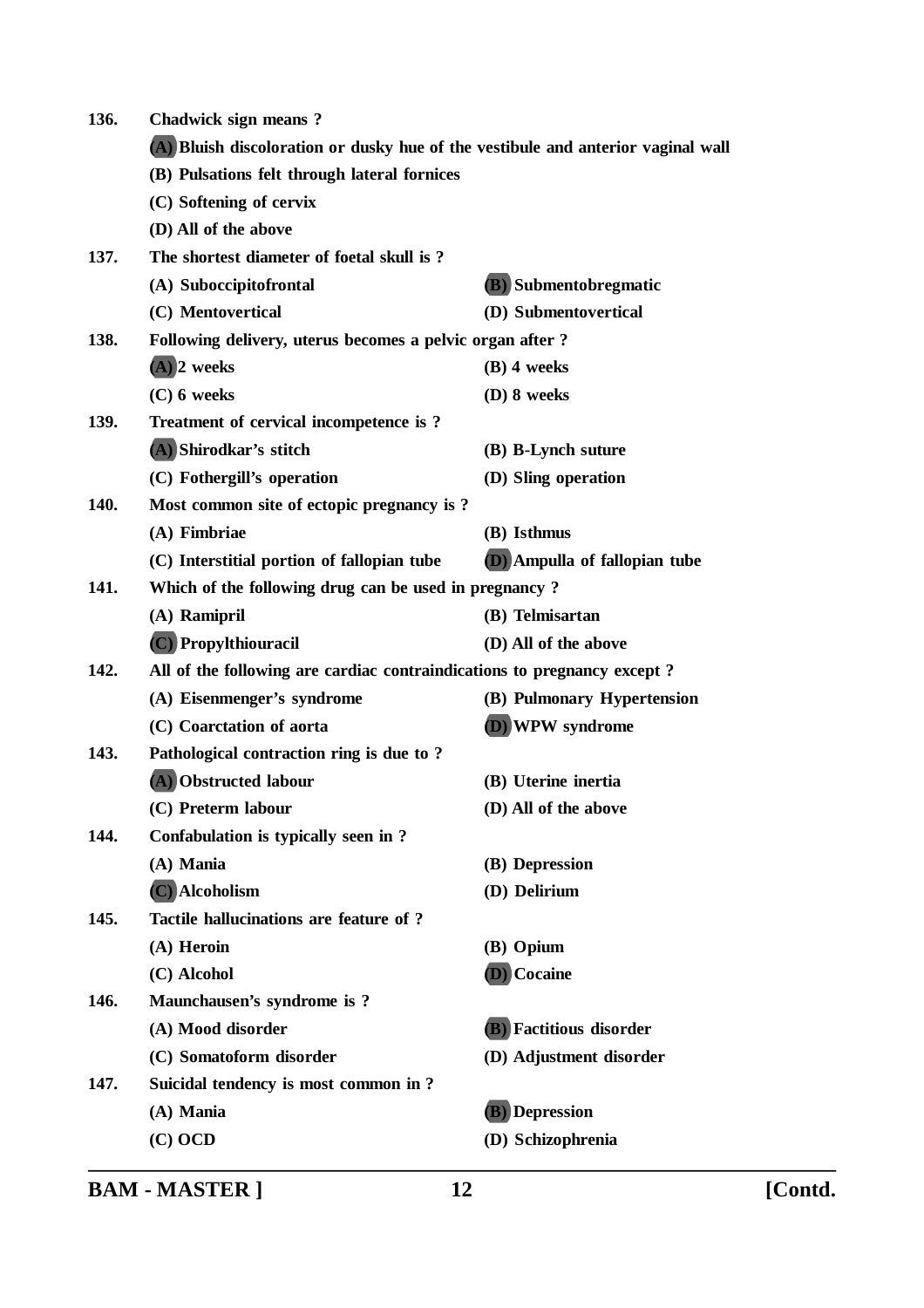| 148. | Delusions are seen in all except?                                               |                                        |
|------|---------------------------------------------------------------------------------|----------------------------------------|
|      | (A) Psychosis                                                                   | (B) Delirium                           |
|      | $(C)$ Dementia                                                                  | (D) Schizophrenia                      |
| 149. | Therapeutic index of a drug is an indicator of ?                                |                                        |
|      | (A) Potency                                                                     | (B) Safety                             |
|      | (C) Toxicity                                                                    | (D) Efficacy                           |
| 150. | QT prolongation is seen in all except?                                          |                                        |
|      | (A) Hypothermia                                                                 | <b>(B)</b> Digitalis toxicity          |
|      | (C) Hypocalcemia                                                                | (D) Romano-Ward syndrome               |
| 151. | Which of the following is the 'Least common' complication of measles?           |                                        |
|      | (A) diarrhoea                                                                   | (B) pneumonia                          |
|      | (C) otitis media                                                                | (D) SSPE                               |
| 152. | Cardiovascular causes of digital clubbing includes all of the following except? |                                        |
|      | (A) infective endocarditis                                                      | (B) arteriovenous fistula              |
|      | (C) aortic dissection                                                           | (D) tricuspid atresia                  |
| 153. | All are associated with MEN 2 except ?                                          |                                        |
|      | (A) Pheochromocytoma                                                            | <b>(B)</b> Islet cell hyperplasia      |
|      | (C) Medullary carcinoma thyroid                                                 | (D) Parathyroid adenoma                |
| 154. | A new systolic murmur after Acute MI may be due to all of the following except? |                                        |
|      | (A) Complete Heart block                                                        | (B) Rupture of interventricular septum |
|      | (C) Papillary muscle dysfunction                                                | (D) Ischaemic cardiomyopathy           |
| 155. | The most important parameter to monitor during dengue hemorrhagic fever is ?    |                                        |
|      | (A) platelet count                                                              | (B) hemoglobin                         |
|      | $(C)$ TLC                                                                       | (D) hematocrit                         |
| 156. | Best marker for drug-induced lupus is ?                                         |                                        |
|      | (A) Anti Sm                                                                     | (B) Anti Histone                       |
|      | (C) Anti Ribosomal P                                                            | (D) Anti-Ro                            |
| 157. | Which part of the spine is most commonly affected in rheumatoid arthritis?      |                                        |
|      | (A) Cervical                                                                    | (B) Thoracic                           |
|      | (C) Lumbar                                                                      | (D) Sacral                             |
| 158. | Which of the following metabolic abnormality worsen digoxin toxicity?           |                                        |
|      | (A) Hyponatremia                                                                | (B) Hypokalemia                        |
|      | (C) Hypocalcemia                                                                | (D) None of the above                  |
| 159. | Which of the following is the recommended screening test for Acromegaly?        |                                        |
|      | (A) GH level                                                                    | (B) GHRH level                         |
|      | $(C)$ IGF-1 level                                                               | (D) Prolactin level                    |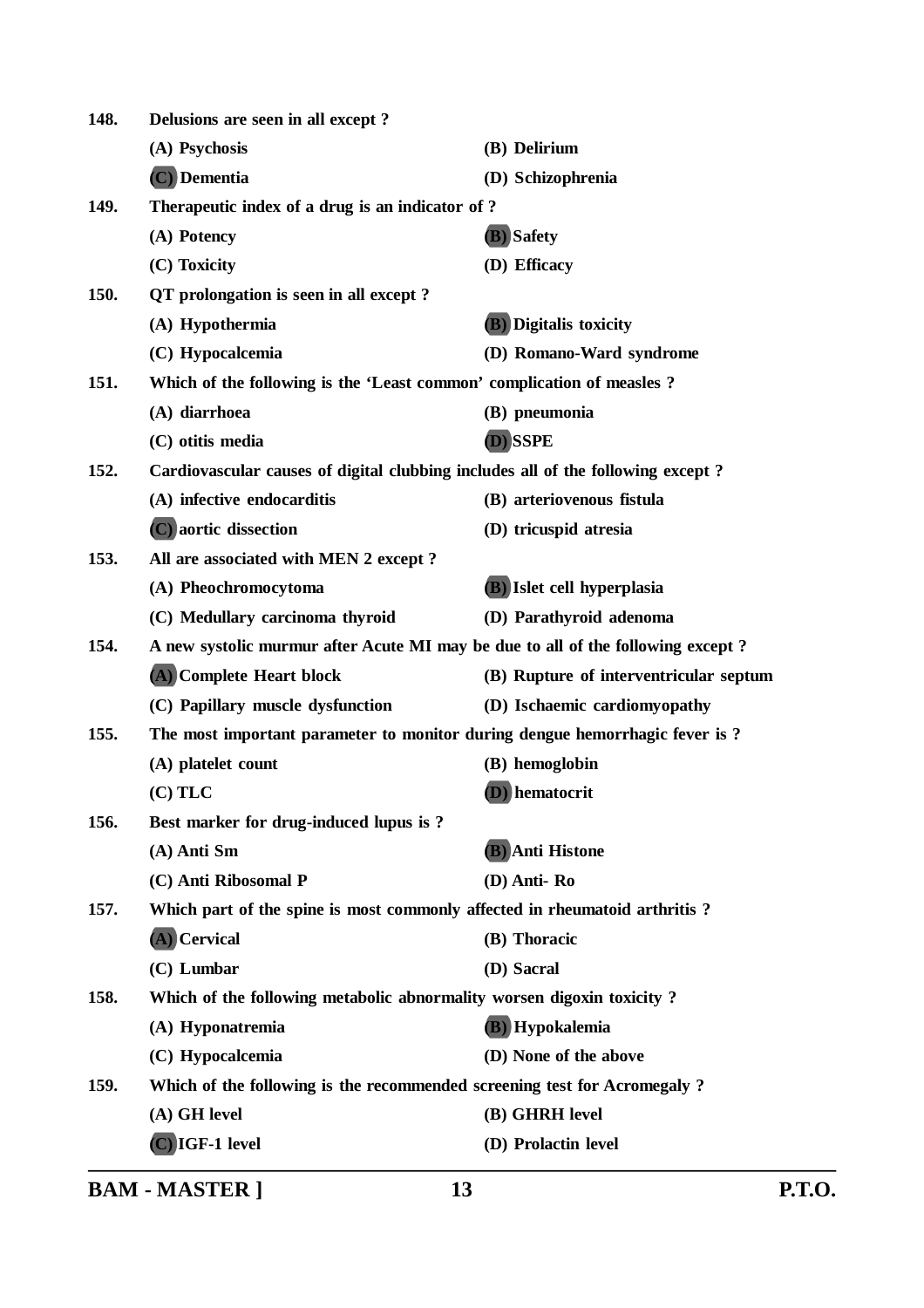| 160.                                                                                        | Which of the following statement regarding sodium nitroprusside is false? |                                         |
|---------------------------------------------------------------------------------------------|---------------------------------------------------------------------------|-----------------------------------------|
|                                                                                             | (A) reduces afterload and preload                                         |                                         |
|                                                                                             | (B) recommended in patients with active myocardial ischemia               |                                         |
|                                                                                             | (C) decreases myocardial oxygen demand                                    |                                         |
|                                                                                             | (D) no significant electrolyte disturbance                                |                                         |
| 161.                                                                                        | Pleural fluid low in glucose is seen in all except?                       |                                         |
|                                                                                             | (A) Rheumatoid pleuritis                                                  | (B) Cirrhosis                           |
|                                                                                             | (C) Mesothelioma                                                          | (D) Empyema                             |
| 162.                                                                                        | Most specific marker for chronic alcoholism?                              |                                         |
|                                                                                             | (A) Serum glutamic oxaloacetic transaminase (SGOT)                        |                                         |
|                                                                                             | (B) Serum glutamic pyruvic transaminase (SGPT)                            |                                         |
|                                                                                             | (C) Alkaline phosphatase                                                  |                                         |
|                                                                                             | (D) Carbohydrate-deficient transferrin (CDT)                              |                                         |
| 163.<br>Which of the following is false regarding ARDS?                                     |                                                                           |                                         |
|                                                                                             | (A) Decreased pulmonary compliance                                        | (B) Increased pulmonary artery pressure |
|                                                                                             | (C) Increased left atrial pressure                                        | (D) Severe hypoxemia                    |
| 164.<br>Which of the following is not a HRCT finding of usual interstitial pneumonia (UIP)? |                                                                           |                                         |
|                                                                                             | (A) Honeycombing and loss of lung architecture                            |                                         |
|                                                                                             | <b>(B)</b> Ground glass opacities                                         |                                         |
|                                                                                             | (C) Traction bronchiectasis                                               |                                         |
|                                                                                             | (D) Bibasilar subpleural reticular opacities                              |                                         |
| 165.                                                                                        | Extensively drug-resistant TB is defined as disease resistant to?         |                                         |
|                                                                                             | (A) INH alone                                                             |                                         |
|                                                                                             | $(B)$ INH +Rifampicin                                                     |                                         |
|                                                                                             | (C) INH + Rifampicin + Fluoroquinolones                                   |                                         |
|                                                                                             | <b>D</b> ) INH +Rifampicin +Fluoroquinolones +Capreomycin                 |                                         |
| 166.                                                                                        | Thymoma is associated with?                                               |                                         |
|                                                                                             | (A) Myasthenia gravis                                                     | (B) Scleroderma                         |
|                                                                                             | (C) Oesophageal atresia                                                   | (D) Hypergammaglobulinemia              |
| 167.                                                                                        | Acute infection of hepatitis B virus is diagnosed by?                     |                                         |
|                                                                                             | (A) IgM antibody of HBsAg                                                 | <b>(B)</b> IgM antibody of HBcAg        |
|                                                                                             | (C) IgM antibody of HBeAg                                                 | (D) IgG antibody of HBcAg               |
| 168.                                                                                        | ART initiated at CD 4 count?                                              |                                         |
|                                                                                             | $(A) < 50$ cells/cmm                                                      | $(B) < 350$ cells/cmm                   |
|                                                                                             | $(C)$ < 500 cell/cmm                                                      | <b>(D)</b> any count                    |
| 169.                                                                                        | Which of the following is not a feature of POEMS syndrome?                |                                         |
|                                                                                             | (A) Polyneuropathy                                                        | (B) Organomegaly                        |
|                                                                                             | (C) Multiple sclerosis                                                    | (D) Skin changes                        |
|                                                                                             |                                                                           |                                         |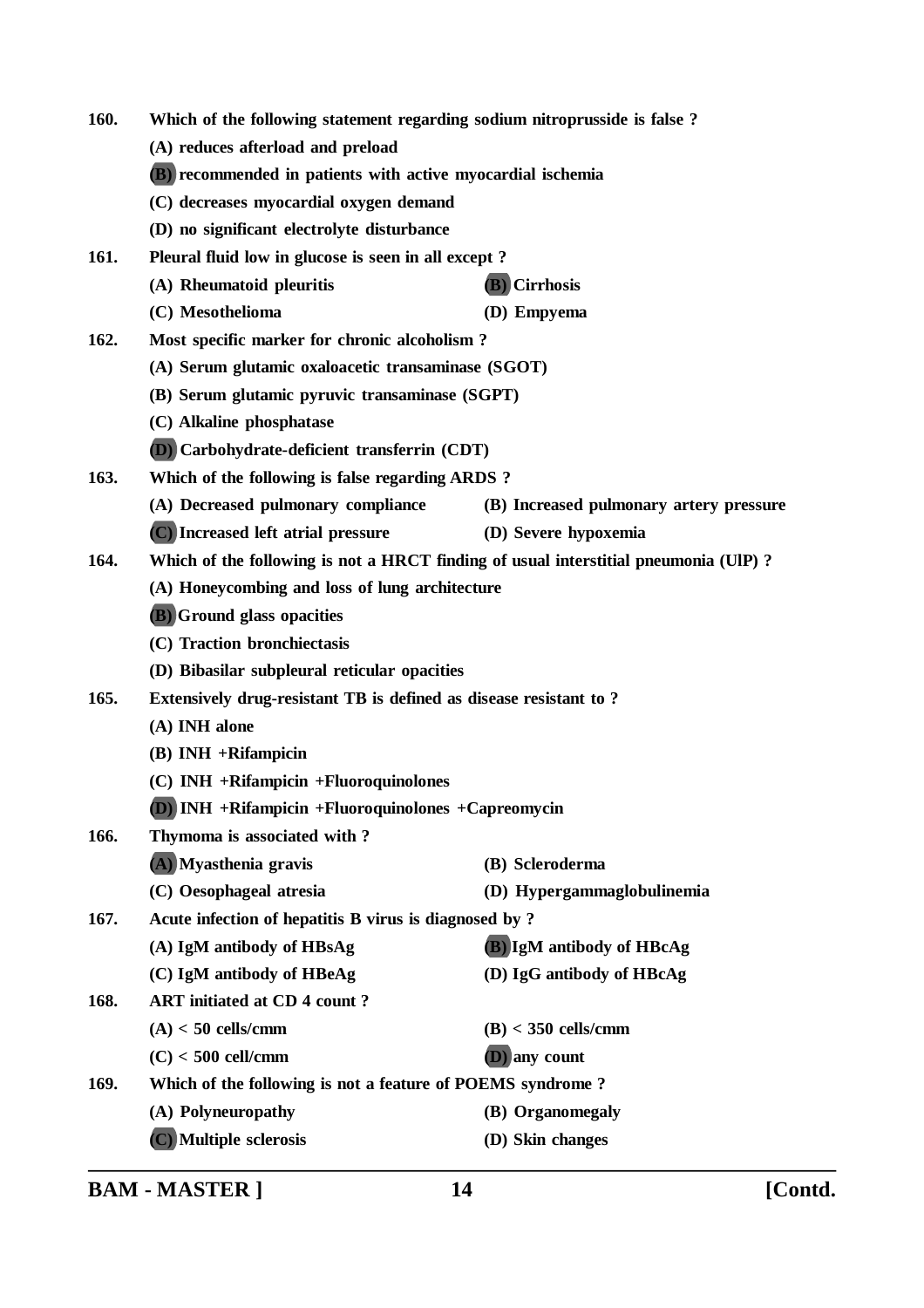| 170. | Shohl's Solution is used for treatment of ?                             |                                                                                             |  |
|------|-------------------------------------------------------------------------|---------------------------------------------------------------------------------------------|--|
|      | (A) Hyponatremia                                                        | (B) Hyperkalemia                                                                            |  |
|      | (C) Metabolic Acidosis                                                  | (D) Hungry Bone syndrome                                                                    |  |
| 171. | Absolute indication of Hemodialysis in CKD?                             |                                                                                             |  |
|      | (A) metabolic acidosis                                                  | <b>(B)</b> uremic pericarditis                                                              |  |
|      | $(C)$ uremic lung                                                       | (D) hyperkalemia                                                                            |  |
| 172. | Ca edetate is antidote for ?                                            |                                                                                             |  |
|      | $(A)$ Thallium                                                          | (B) Iron                                                                                    |  |
|      | (C) Lead                                                                | (D) Copper                                                                                  |  |
| 173. | <b>Cyanide poisoning causes?</b>                                        |                                                                                             |  |
|      | (A) stagnant hypoxia                                                    | (B) hypoxic hypoxia                                                                         |  |
|      | (C) histotoxic hypoxia                                                  | (D) anemic hypoxia                                                                          |  |
| 174. | Oxygen-hemoglobin dissociation curve relates to which of the following? |                                                                                             |  |
|      | (A) Claude effect                                                       | (B) Bohr effect                                                                             |  |
|      | (C) Charles effect                                                      | (D) Bennet effect                                                                           |  |
| 175. | Absolute reticulocyte count is calculated by ?                          |                                                                                             |  |
|      | (A) Reticulocyte count $\times$ (Hemoglobin $\div$ expected hemoglobin) |                                                                                             |  |
|      | (B) Reticulocyte count $\times$ (Hemoglobin + Hematocrit)               |                                                                                             |  |
|      | (C) Reticulocyte count $\times$ (Hemoglobin $\times$ Hematocrit)        |                                                                                             |  |
|      | (D) Reticulocyte count / (Hemoglobin + Hematocrit)                      |                                                                                             |  |
| 176. |                                                                         | Activated protein C acts as an anticoagulant by cleaving and inactivating activated factor? |  |
|      | $(A)$ II                                                                | $(B)$ $V$                                                                                   |  |
|      | $(C)$ IX                                                                | (D) X                                                                                       |  |
| 177. | Rituximab is what type of a monoclonal antibody?                        |                                                                                             |  |
|      | $(A)$ Anti-CD19                                                         | (B) Anti-CD20                                                                               |  |
|      | $(C)$ Anti-CD21                                                         | (D) Anti-CD22                                                                               |  |
| 178. | Which of the following is false about Chédiak-Higashi syndrome (CHS)?   |                                                                                             |  |
|      | (A) Autosomal recessive inheritance                                     |                                                                                             |  |
|      | (B) Defects in lysosomal transport protein LYST                         |                                                                                             |  |
|      | (C) Abnormal packaging & disbursement of granules                       |                                                                                             |  |
|      | <b>D</b> ) Reduced respiratory burst activity                           |                                                                                             |  |
| 179. | Hepcidin is derived from?                                               |                                                                                             |  |
|      | (A) Bone marrow                                                         | (B) Liver                                                                                   |  |
|      | (C) Duodenum                                                            | (D) Spleen                                                                                  |  |
| 180. | Which of the following is false about thalassemias?                     |                                                                                             |  |
|      | (A) Hypochromic microcytic anemia                                       |                                                                                             |  |
|      | (B) Normal or increased serum iron levels                               |                                                                                             |  |
|      | (C) Normal or increased serum transferrin saturation                    |                                                                                             |  |
|      | (D) Elevated red blood cell distribution width (RDW) index              |                                                                                             |  |

**BAM - MASTER ] 15 P.T.O.**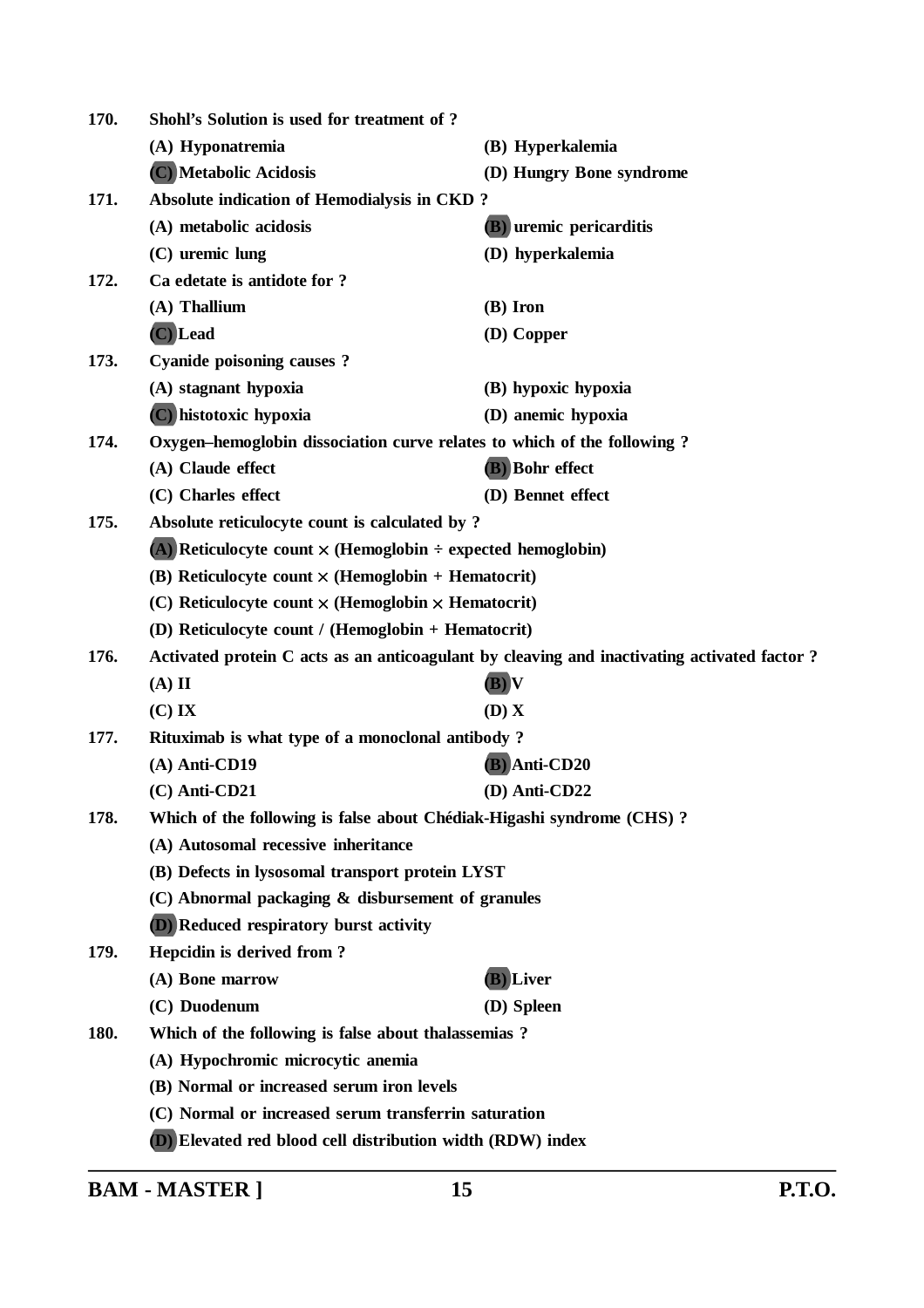| Deficiency of which of the following enzymes can cause homocystinuria?<br>181. |                                                            |                                                                                      |
|--------------------------------------------------------------------------------|------------------------------------------------------------|--------------------------------------------------------------------------------------|
|                                                                                | (A) Methionine synthase                                    | (B) MTHFR                                                                            |
|                                                                                | (C) Cystathionine synthase                                 | (D) All of the above                                                                 |
| 182.                                                                           | Evans's syndrome refers to?                                |                                                                                      |
|                                                                                | (A) Autoimmune hemolytic anemia with ITP                   |                                                                                      |
|                                                                                | (B) SLE with ITP                                           |                                                                                      |
|                                                                                | (C) HIV with ITP                                           |                                                                                      |
|                                                                                | (D) Hepatitis C with ITP                                   |                                                                                      |
| 183.                                                                           | Which of the following is related to TTP?                  |                                                                                      |
|                                                                                | $(A)$ ADAMTS-10                                            | (B) ADAMTS-11                                                                        |
|                                                                                | $(C)$ ADAMTS-12                                            | D) ADAMTS-13                                                                         |
| 184.                                                                           | Which of the following is not a side effect of heparin?    |                                                                                      |
|                                                                                | (A) Thrombocytopenia                                       | (B) Osteoporosis                                                                     |
|                                                                                | (C) Elevated levels of transaminases                       | (D) Leucopenia                                                                       |
| 185.<br>Which of the following is a "bolus fibrinolytic" agent?                |                                                            |                                                                                      |
|                                                                                | (A) Tenecteplase (TNK)                                     | (B) Streptokinase                                                                    |
|                                                                                | (C) Urokinase                                              | (D) Tissue plasminogen activator                                                     |
| 186.                                                                           | Cyanosis can be observed in all except?                    |                                                                                      |
|                                                                                | (A) Marked polycythemia                                    | (B) Carboxyhemoglobin (COHb)                                                         |
|                                                                                | (C) Methemoglobin                                          | (D) Sulfhemoglobin                                                                   |
| 187.                                                                           | Which of the following about Kussmaul's sign is false?     |                                                                                      |
|                                                                                | (A) Increase in CVP during inspiration                     | (B) Caused by severe right-sided heart failure                                       |
|                                                                                | (C) Frequent in constrictive pericarditis                  | <b>D</b> ) Frequent in left ventricular infarction                                   |
| 188.                                                                           | Wellen's T waves are usually associated with?              |                                                                                      |
|                                                                                | (A) Stenosis of left anterior descending coronary artery   |                                                                                      |
|                                                                                | (B) Stenosis of posterior descending coronary artery       |                                                                                      |
|                                                                                | (C) Stenosis of left circumflex coronary artery            |                                                                                      |
|                                                                                | (D) Stenosis of right coronary artery                      |                                                                                      |
| 189.                                                                           | Osborn wave in ECG is found in ?                           |                                                                                      |
|                                                                                | (A) Heat stroke                                            | (B) Hypothermia                                                                      |
|                                                                                | (C) Cerebrovascular accident                               | (D) Pneumothorax                                                                     |
| <b>190.</b>                                                                    | In cardiac tamponade, Beck's triad consists of all except? |                                                                                      |
|                                                                                | (A) Hypotension                                            |                                                                                      |
|                                                                                | (B) Soft or absent heart sounds                            |                                                                                      |
|                                                                                | (C) Pulsus paradoxus                                       |                                                                                      |
|                                                                                |                                                            | (D) Jugular venous distention with a prominent "x" descent but an absent "y" descent |

**BAM - MASTER ] 16 [Contd.**